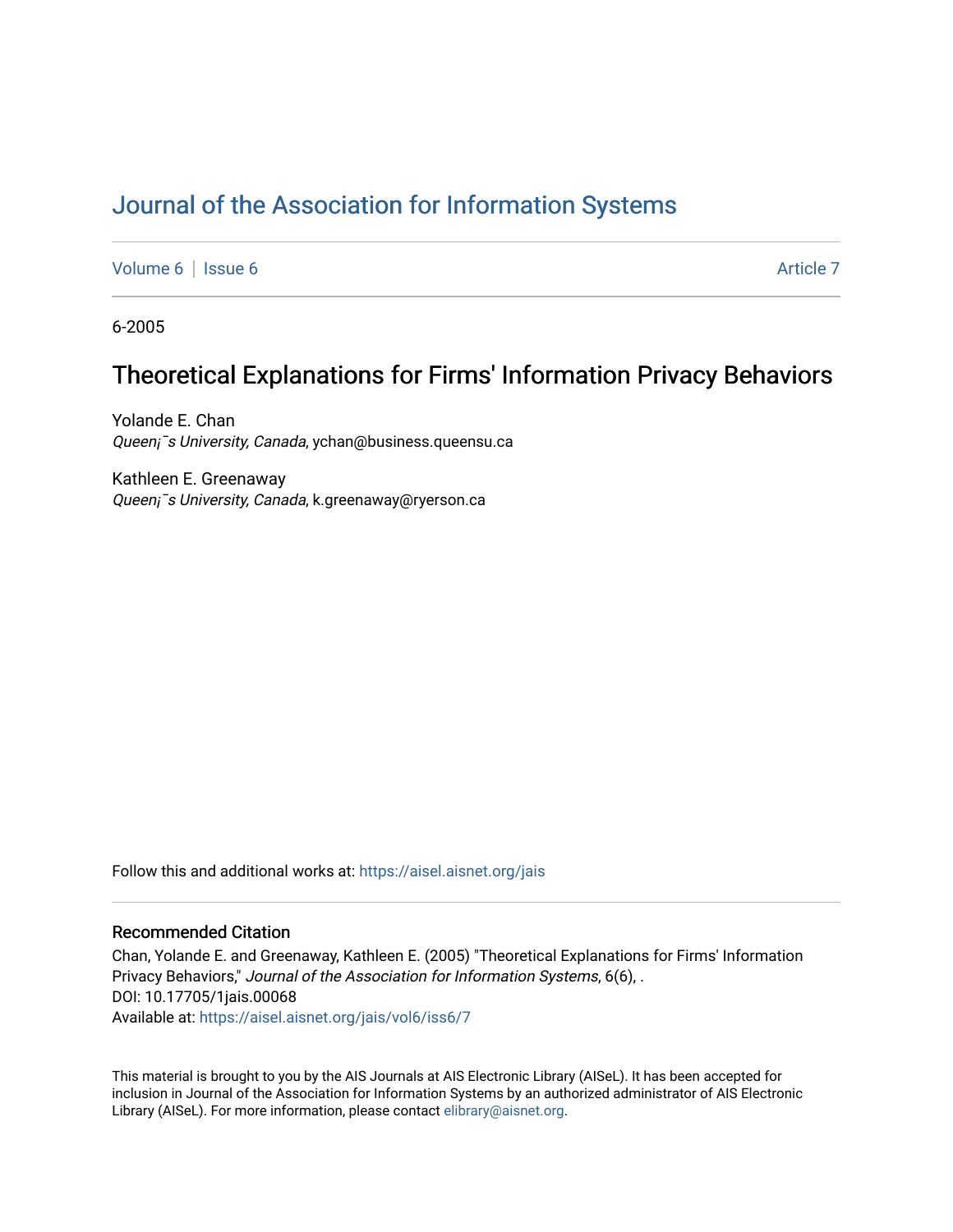

# **Theoretical Explanations for Firms' Information Privacy Behaviors**<sup>∗</sup>

### **Kathleen E. Greenaway**  Queen's School of Business Queen's University kgreenaway@business.queensu.ca

## **Yolande E. Chan**  Queen's School of Business Queen's University ychan@business.queensu.ca

# **Abstract**

 $\overline{a}$ 

*Information privacy is an important information management issue that is increasingly challenging managers and policy makers. While many studies have investigated information privacy as an individual, sectoral, or national level phenomenon, there is a gap in our understanding of organizational approaches to developing and implementing policies and programs to manage customer information privacy. Information systems research lacks theory to explain firm level information privacy behaviors. This article argues for an expanded repertoire of theories to be applied to investigating information privacy, especially the role that the pursuit of competitive necessity versus competitive advantage plays in explaining organizational level behavior. The authors outline how the Institutional Approach (IA) and the Resource-Based View (RBV) of the firm offer compelling theoretical explanations for firms' behaviors and should be applied to privacy research within the information systems area.* 

**Keywords:** privacy, information privacy, institutional theory, resource-based view

<sup>∗</sup> Sirkka Jarvenpaa was the accepting senior editor. Mary Culnan and Jeff Smith were reviewers for this paper.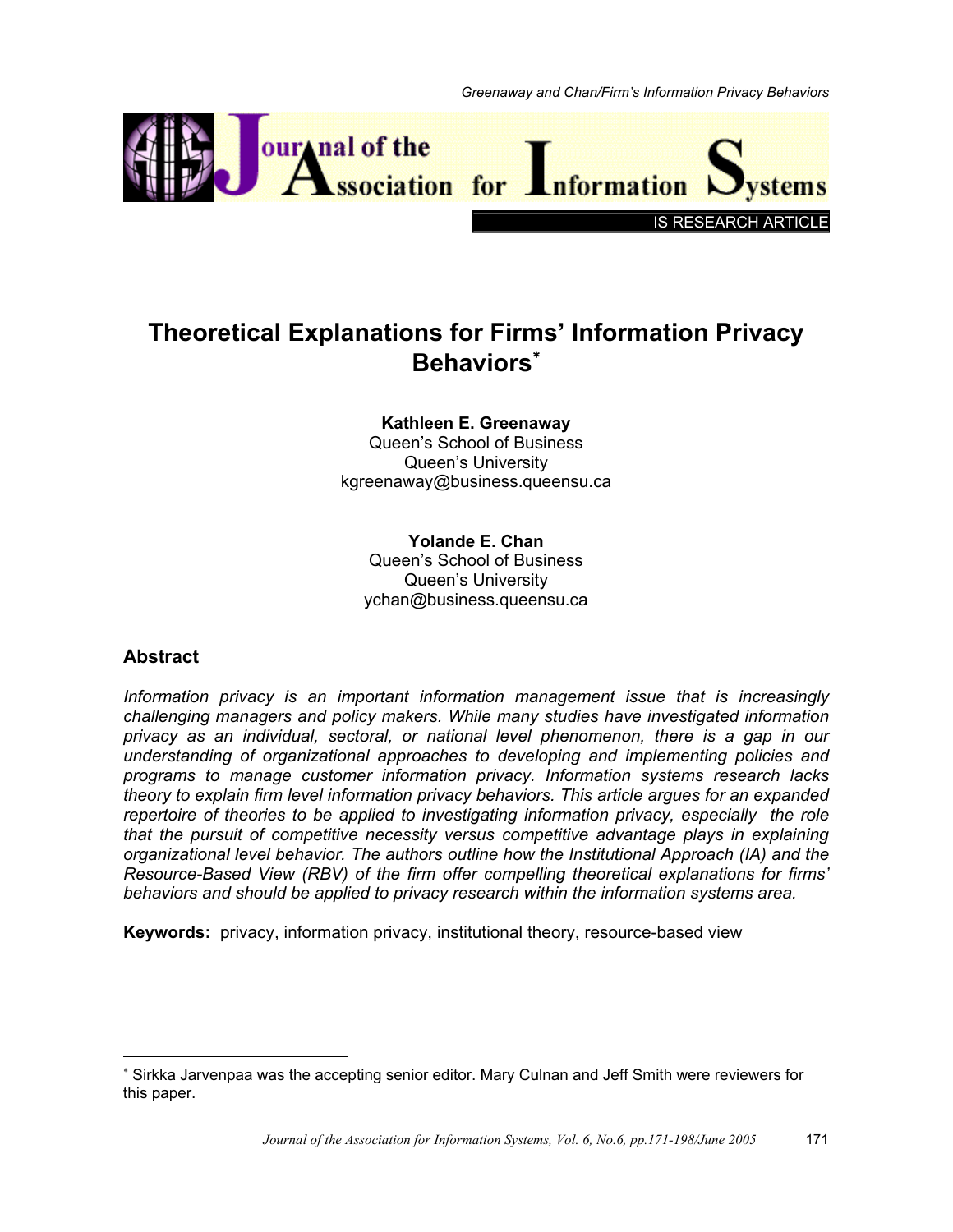# **Introduction**

Information privacy<sup>1</sup> is an information management issue that increasingly is of importance to managers and policy makers [Culnan and Armstrong, 1999; Davison et al., 2003; Mason, 1986; Milberg et al., 2000; Smith, 1993]. As organizations invest in interconnected information and communications technologies that provide the means to capture, store, and process vast amounts of data quickly and efficiently, the privacy implications of these investments for customers, employees, organizations, industries, and society grow in significance. However, studies on privacy appear not to be keeping pace with the growing interest in privacy [Davison et al., 2003]. There is a limited amount of organizational level research in this area.

Research examining information privacy behaviors as an organizational phenomenon is underrepresented in the privacy literature, which is dominated by consumer [e.g., Culnan, 1993; Culnan and Armstrong, 1999; Smith et al., 1996; Stewart and Segars, 2002] and sectoral/national studies [e.g., Culnan, 1999a, 1999b; Earp et al., 2002; FTC, 1998, 2000]. In addition, theory is needed to assist in understanding similarities and differences in information privacy approaches among firms [Milne and Culnan, 2002]. The sectoral/national studies demonstrate that information privacy policies vary among firms, but do not explain why. Information systems researchers have used a limited repertoire of theories to explain organizational information privacy actions. We argue that the Institutional Approach (IA) and the Resource-Based View (RBV) offer powerful theoretical explanations for firms' behaviors, and should also be applied to information privacy research.

The purpose of this article is to address the organizational-level gap in information privacy research. We argue that a single theory cannot explain the range of behaviors. Instead, we examine the potential contributions of the IA and RBV paradigms. We contend that the IA paradigm explains the behavior of firms that view information privacy in terms of competitive necessity. However, the RBV paradigm is useful for exploring the reasons for the behavior of firms seeking to advance information privacy programs in pursuit of competitive advantage.

# *Definitions and Concepts*

We provide a brief review of key information privacy definitions and concepts to assist readers. *Information Privacy* is defined as "*the ability of the individual to personally control information about oneself*" [Stone et al., 1983:460 based on Westin, 1967]. We further distinguish between customer information privacy (CIP) and employee information privacy (EIP) as distinct concepts. (We acknowledge the importance of employee privacy as an area for ongoing research. However, our concern in this article is with the privacy of customer information.) We define *Customer Information Privacy* as *the ability of the customer to control the collection, use, reuse and disposal of his personally identifiable information*

We use the term *Organizational Privacy Behaviors* to define *how firms treat their customers' personally identifiable information*. Typically, business researchers have defined

 $\overline{a}$ <sup>1</sup> This article focuses on issues of *information* privacy that arise primarily as a consequence of commercial transactions. We acknowledge that issues concerning "privacy of the body" [Clarke, 1999] such as the use of biometric identification systems are of increasing concern and merit significant research attention. However, these concerns are beyond the scope of this paper.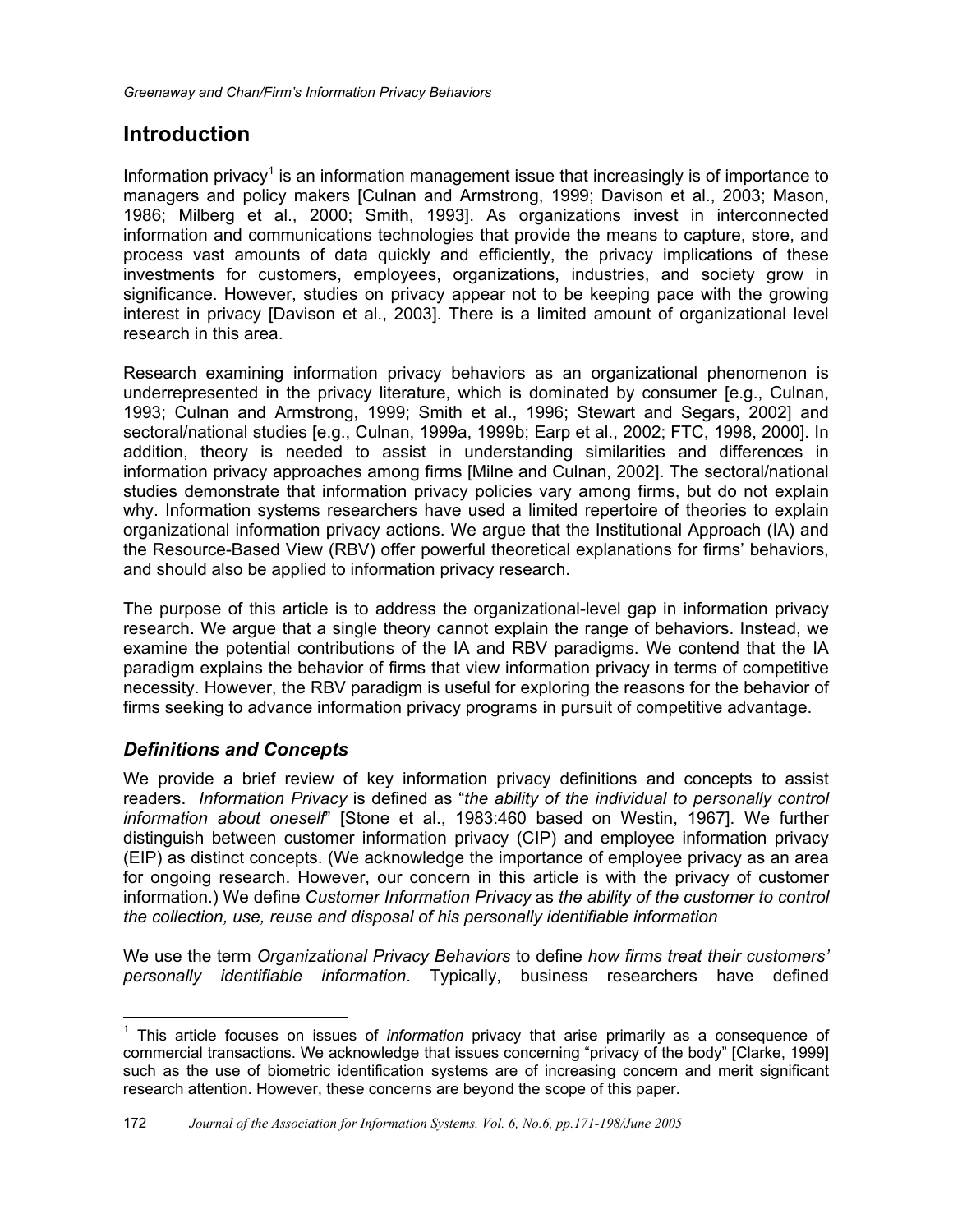organizational privacy behaviors as fair information practices (FIP) [Bennett and Grant, 1999; Culnan and Bies, 1999; Mason et al., 2000.] Fair information practices in the U.S. include notice that information is being gathered, choice with regard to information tracking and use, access to personal information records, and security for these records [Culnan, 1993; Milne, 2000]. FIP form the core of privacy regulation in jurisdictions such as the European Community and Canada (which operate with all encompassing data protection regimes) as well as act as guiding principles in jurisdictions such as the United States (that offer a combination of sectoral and self regulation).**<sup>2</sup>** For example, FIP form the basis for the provisions of both the BBB Online and TRUSTe self-regulatory webseal programs. In Appendix A, we provide specific examples of privacy behaviors for each of the basic four principles we defined above.

An *information privacy program* is the term we use to describe *the collection of policies and procedures that firms implement with respect to the collection, use, reuse, security, storage, and disposal of their customers' personally identifiable information.* A program is thus more than a collection of behaviors, but also includes the organizational reasons for the behaviors. These "organizational reasons" are one way to think about the theoretical explanations for firms' information privacy behaviors.

### **Overview of Article**

The article is organized as follows. First, we motivate this article with a brief overview of the information privacy research literature and demonstrate the empirical and theoretical gaps that exist at the organizational level of analysis. Next, we consider two theories, the Institutional Approach and the Resource-Based View, $3$  and discuss why these particular theories are useful for examining firm-level differences in privacy behaviors that affect customer information. We present a detailed consideration of how these theories offer different and compelling explanations for firms' information privacy behaviors. We conclude with a discussion of research opportunities posed by these different theories.

**ENET 12**<br><sup>2</sup> Different jurisdictions delineate different sets of fair information principles. For example, the first set of FIP were articulated by the U.S. Department of Health, Education and Welfare in 1972 and include four principles (notice, choice, access and security). The Organization for Economic Cooperation and Development (OECD) expanded this concept to eight principles (limitation, data quality, purpose, use, security, openness, participation and accountability). Canada's federal statute, the Protection of Information Privacy and Electronic Documents Act (PIPEDA), articulates 10 inter-related principles (accountability; identifying purposes; consent; limiting collection; limiting use, disclosure and retention; accuracy; safeguards; openness; individual access; and challenging compliance.) Regardless of how the fair information principles are specifically articulated, there is a "basic and common understanding of how the responsible organization should treat the personal data that it collects, stores and processes … The historical and cultural sources of concerns about privacy may differ … but the definition of what it means to be 'responsible' has increasingly converged" [Bennett and Grant, 1999:6].

 $3$  We do not provide a detailed exposition of the different facets of these paradigms. Rather, we select those elements of most salience to a discussion of organizational level information privacy behaviors. We refer interested readers to *inter alia* Orlikowski and Barley [2001], Robey and Boudreau [1999], and Tingling and Parent [2002] for further discussion of the Institutional Approach. Likewise, readers are directed to Mata et al. [1995], Jarvenpaa and Leidner [1998] and Wade and Hulland [2004] for further discussion of the Resource Based View of the firm.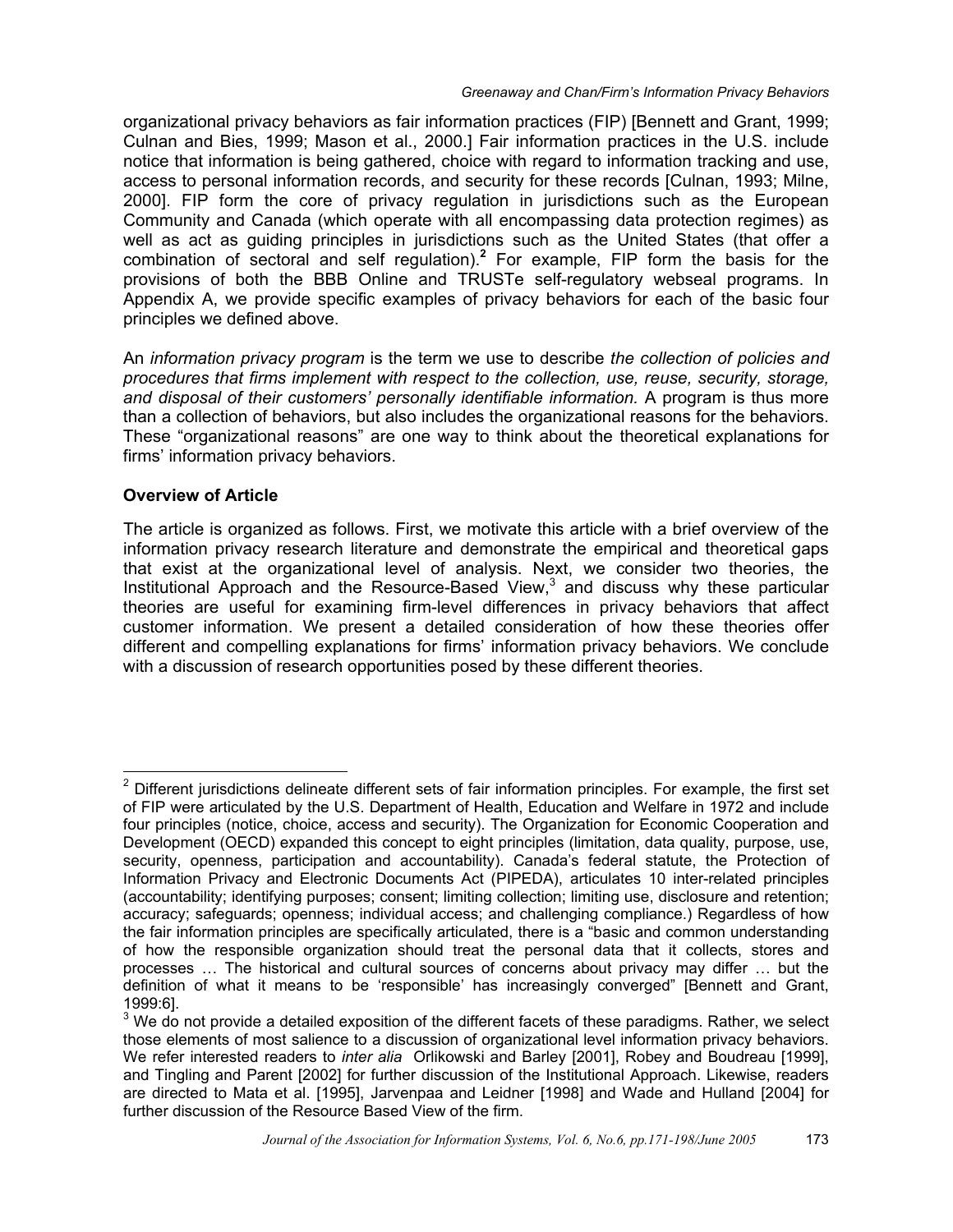# **Background and Motivation**

A review of the privacy research published in leading outlets for IS research such as *Communications of the ACM*, *Information Systems Research, Journal of the AIS, Journal of Management Information Systems, Management Information Systems Quarterly*, and *Organization Science* shows that information privacy research is arguably most easily distinguished by level of analysis. For our purposes, we distinguish three levels of analysis – individual (consumer/employee), organizational, and sectoral/national.

## *Individual-Level Research*

Much of the contemporary privacy research focuses on information privacy as a multidimensional individual level construct [Smith et al., 1996]. Studies have addressed the issues of consumer attitudes about privacy generally [Culnan, 1993; Culnan and Armstrong, 1999; Rohm and Milne, 2004; Tam et al., 2002]; consumer responses to organizations' privacy-violating behaviors [Smith et al., 1996; Stewart and Segars, 2002]; and consumer responses to incentives when choosing between withholding and sharing personal information [Dinev and Hart, 2003; Hann et al., 2002; Tam et al., 2002]. Culnan and Bies [1999] propose that consumers invoke a "privacy calculus" to weigh the potential risks and benefits of providing personal information in exchange for economic or social gains. At the same time, Dhillon et al. [2002] argue that individuals make "value focused" privacy-based assessments about the firms with which they do business.

Marketing research also informs our understanding of consumer-level privacy issues [Jones, 1991; Milne, 2000 ] especially in online environments [e.g., Milne et al., 2004; Milne and Rohm, 2000; Miyazaki and Fernandez, 2000; Sultan and Mooraj, 2001].

A persistent theme across both the IS and marketing-based privacy literatures is the important relationship between privacy and trust manifested in consumers' willingness to disclose personal information [e.g., Culnan, 2000; Gefen et al., 2003; Hoffman et al., 1999; McKnight et al., 2002; Milne and Boza, 1999; Schoenbachler and Gordon, 2002; Sheehan and Hoy, 2000].

Collectively, these studies provide important insights into consumer attitudes and behaviors. However, they do not explain what motivates the information privacy protecting or violating behaviors of the *organizations* with which consumers conduct business.

## *Sectoral/National-Level Research*

A second group of studies examines information privacy policies posted to firms' websites across industry sectors and jurisdictions. This research particularly informs our understanding of how well organizations meet the basic privacy principles articulated as fair information practices (FIP) and previously described. Studies based in the U.S. have examined the extent to which FIP are present in the privacy policies posted on the websites of consumer-oriented firms [FTC, 1998, 2000]; the business-to-business and business-toconsumer websites of high technology firms [Ryker et al., 2002]; and the most heavily trafficked and popular sites on the Internet [Culnan, 1999a, 1999b]. A recent Canadian study examined privacy policies as they related to the then-proposed federal privacy legislation [Geist and Van Loon, 2000].

174 *Journal of the Association for Information Systems, Vol. 6, No.6, pp.171-198/June 2005* While these studies have provided important information about privacy trends across industries and countries, their usefulness for the purpose of this review is limited. First,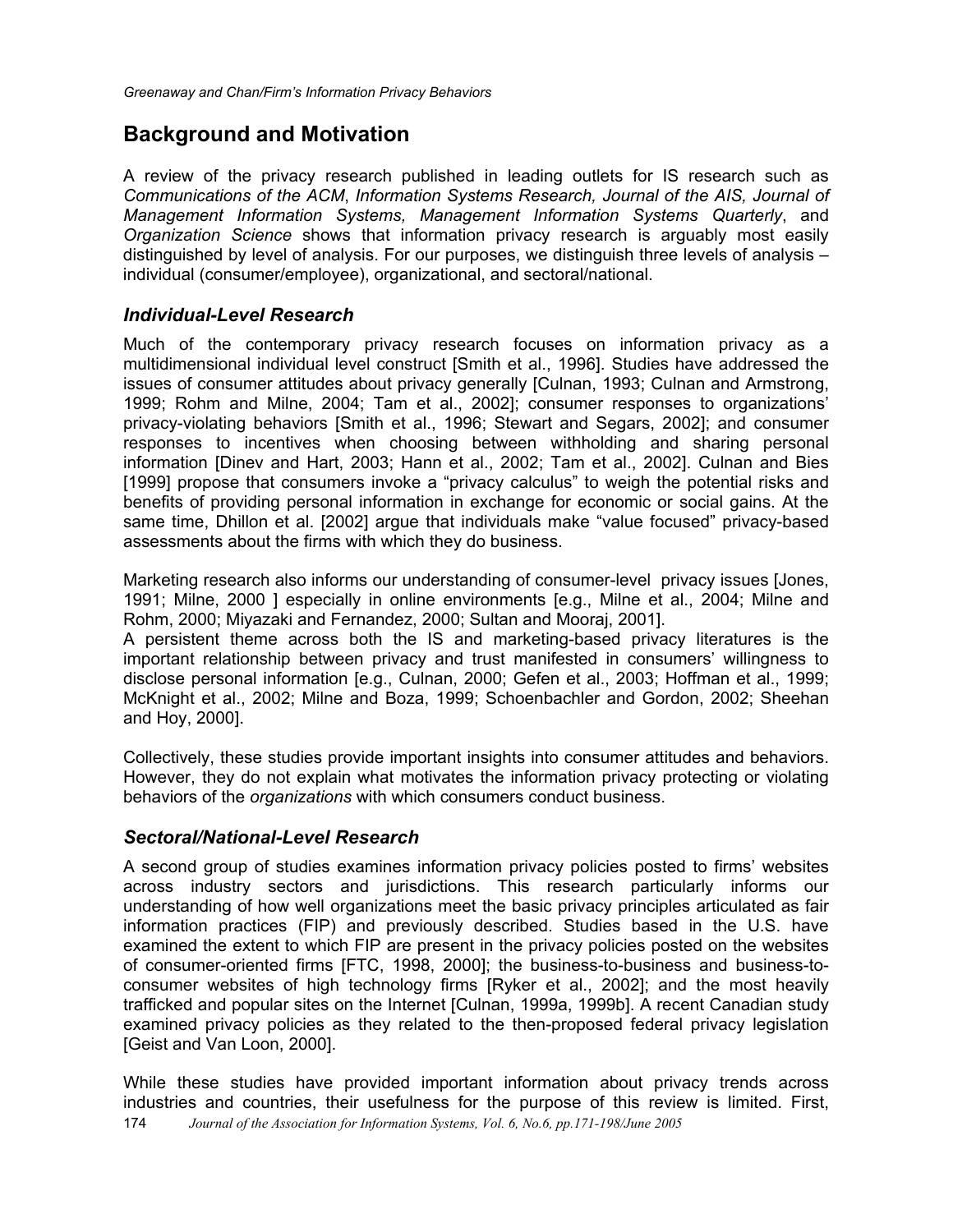counts of the frequency of policies do not *explain* individual firm behavior. Second, these studies tend to emphasize the Internet-based commercial experience and overlook the totality of ways in which organizations track their customers across a range of commercial exchanges [Culnan and Bies, 1999; Smith, 2001]. Third, with few exceptions, these studies treat all firms equally, as simply announcers of privacy policies rather than implementers of privacy strategies. We echo Milne and Culnan's [2002] contention that these studies provide limited insight into the complexity of the information privacy phenomenon within organizations.

## *Organizational-Level Research*

Three broad themes are prevalent in the organizational-level privacy research: information privacy as organizational liability, information privacy as an organizational decision outcome, and information privacy as an organizational ethical imperative. (We acknowledge that these three themes are not mutually exclusive, but we treat them as such for the purposes of clarity in the following discussion.) Within these three themes, information privacy is often treated as an organizational concern within broader contexts such as global IT management [Ives and Jarvenpaa, 1991] or corporate social responsibility [Straub and Collins, 1990]. Most researchers assert a narrow perspective of privacy as a source of legal liability [Bordoloi et al., 1996] or having to do more with systems security than with privacy actions [Srivatava and Mock, 2000]. Few authors have examined information privacy as a senior management issue requiring organizational action [Cadogan, 2001; Earp et al., 2002; Smith, 1990] despite calls for such investigations [e.g., Chan, 2003; Milne, 2000].

Information privacy has also been characterized as an organizational ethical imperative [e.g., Laudon, 1995; Mason, 1986], but the ethical theories to support these assertions are frequently underdeveloped. Examples of IS privacy research using ethical theory include Smith [1993] (seven case studies of the information privacy actions of U.S. financial firms) and Culnan and Smith [1995] (an examination of the ethics and privacy implications of Lotus: Marketplace). Marketing researchers have also studied organizational-level privacy issues from an ethical perspective [e.g. Caudill and Murphy, 2000; Foxman and Kilcoyne, 1993; Hoffman et al., 1999].

Despite apparent researcher interest in the issue of privacy in organizations, there is limited theory to guide us in understanding organizational information privacy behaviors. Especially lacking are explanations for why there are similarities and differences in privacy behaviors among firms within the same industry. Our contribution is to demonstrate that it is insufficient to rely on a single paradigm to explain all organizational-level privacy behaviors across all firms. This article argues for an expanded repertoire of theories to provide rich and nuanced explanations of firms' information privacy behaviors. In the next section, we introduce the Institutional Approach (IA) and the Resource-Based View of the firm (RBV) and demonstrate how they offer important insights into the reasons for information privacy behaviors at the organizational level of analysis.

# **Theoretical Explanations For Information Privacy Behaviors**

Both the Institutional Approach and the Resource-Based View of the firm are paradigms [Jarvenpaa and Leidner, 1998:344] that offer broad bases from which to assess organizational operations and compare practices among firms and across industries. However, these theories offer fundamentally different explanations for organizations' privacy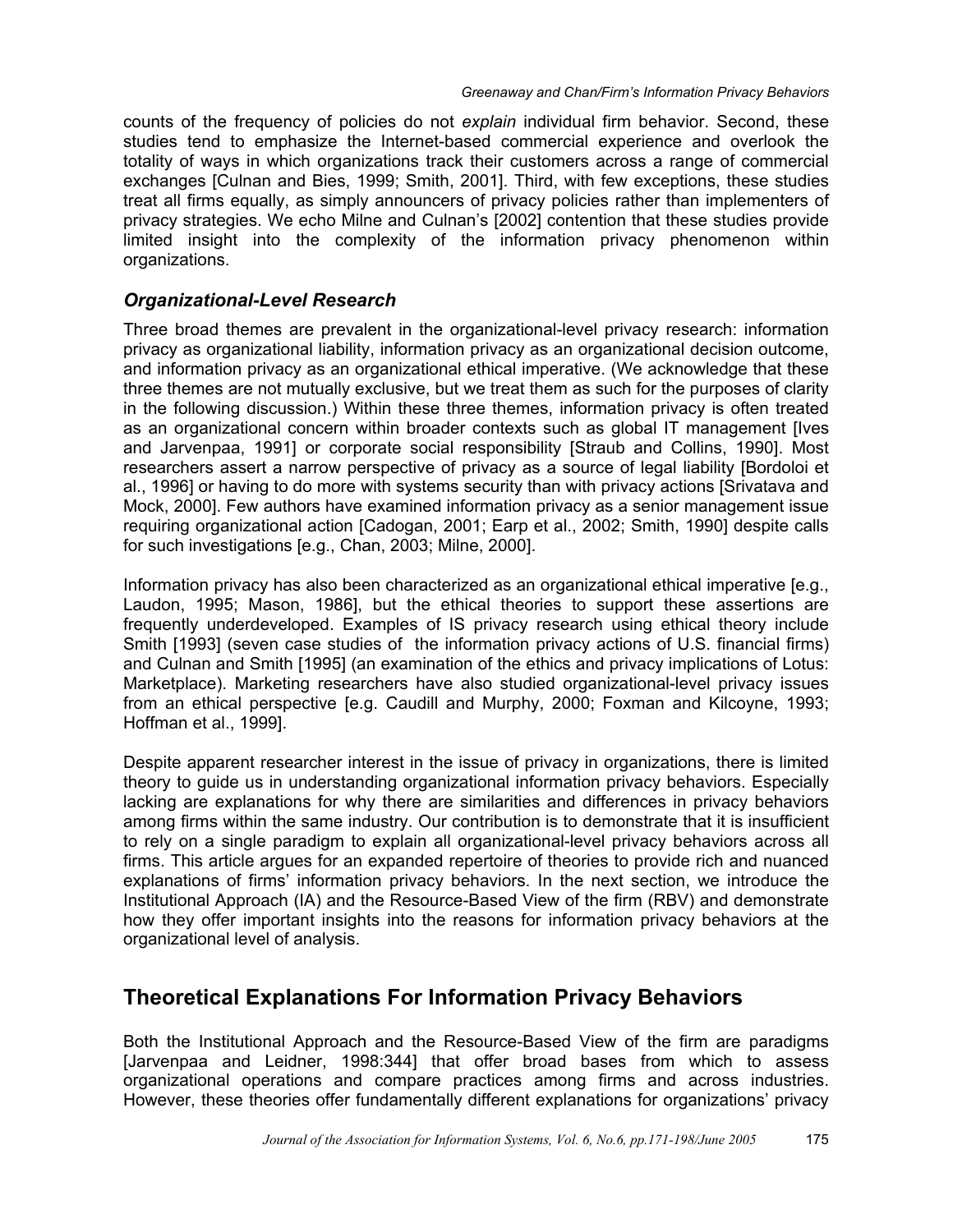behaviors.<sup>4</sup> If the Institutional Approach provides a means for considering the activities of the firm from the "outside-in," the Resource-Based View takes an "inside-out" perspective [Srivastava et al., 2001]. In considering privacy behaviors, institutional theory suggests that firms are constrained by external forces while the RBV argues that firms choose how they will treat their customer information as an organizational resource. In this section, we briefly describe each theory. Then we apply the theories to a consideration of firms' information privacy behaviors. We present high level propositions to guide research and include hypothetical scenarios to illustrate key points.

# *The Institutional Approach (IA)*

 $\overline{a}$ 

Institutional theory is part of a stream of research that examines relationships between organizations and their environments. This approach considers the effects on organizations of "broad social and historical forces ranging from explicit laws to implicit cultural understandings" [Orlikowski and Barley, 2001:153]. The institutional tradition [Hannan and Freeman, 1989] sees organizations not solely as rational, efficiency-seeking entities, but also as social, political, and cultural ones [Scott, 1987]. In contrast to economic models of organizational behavior, institutional theory locates rationality within firms' external environments [DiMaggio and Powell, 1983; Pfeffer, 1997; Tolbert and Zucker, 1996]. The rationality is one of conformance to social norms in a search for legitimacy rather than conformance to a rent-seeking model of economic behavior. The Institutional Approach argues that organizational survival may depend more on conforming to the norms of external groups and less on succeeding as efficient producers of goods and services [DiMaggio and Powell, 1983].

Institutional theory has been identified as a potential alternative research perspective for IS researchers [Ang and Straub, 1998; Deveraj and Kohli, 2000; Kumar et al., 1998; Orlikowski and Barley, 2001]. Robey and Boudreau [1999:177] suggest that the institutional approach is particularly well suited to addressing the "question of information technology and organizational change… [including] conflicts among normative pressures such as efficiency, *rights to privacy*, and autonomy, and deeply embedded notions of bureaucratic and hierarchical structure" [our emphasis].

We argue that most organizations' information privacy behaviors are primarily responses to external pressures or "institutional" forces. That is, we believe that most firms do not choose to differentiate themselves competitively through their information privacy programs. We have identified four theoretical elements of particular interest to this discussion: organizational goals, the sources for pressures to act, the ability to act, and response strategies. In this section we outline the relevant attributes of the institutional theory and apply them to information privacy. We offer propositions to guide research. Table 1 summarizes our discussion of these elements.

<sup>&</sup>lt;sup>4</sup> We refer to both the Institutional Approach and Resource-Based View as theories for ease of discussion. However, Jarvenpaa and Leidner [1998] argue that RBV is, technically, a paradigm, not a theory. We argue that a similar characterization can be applied to Institutional theory.

<sup>176</sup> *Journal of the Association for Information Systems, Vol. 6, No.6, pp.171-198/June 2005*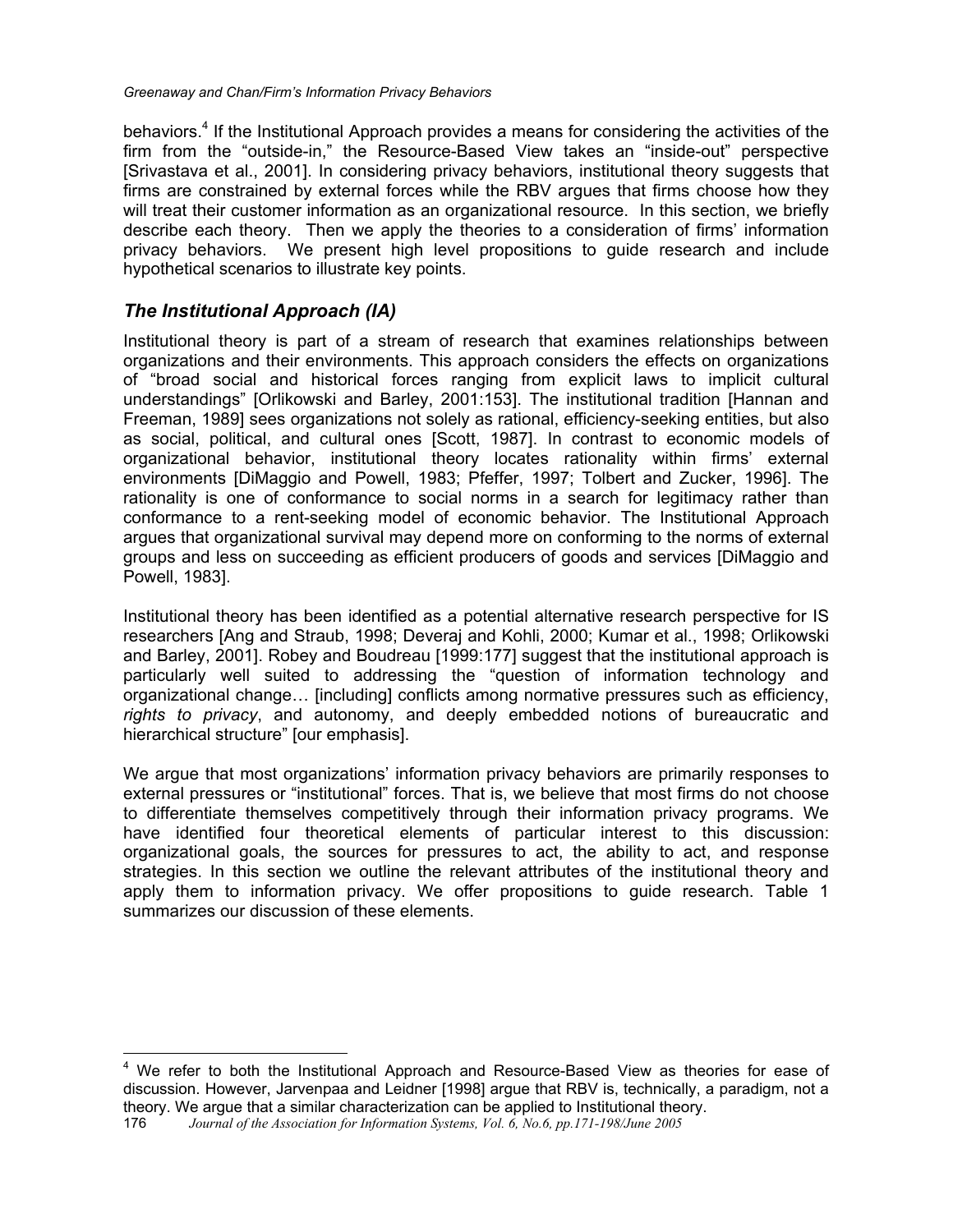| Table 1.<br>The Institutional Approach to Explaining Information Privacy Behaviors |                                                  |                                                     |                                                               |  |
|------------------------------------------------------------------------------------|--------------------------------------------------|-----------------------------------------------------|---------------------------------------------------------------|--|
| <b>Element</b>                                                                     | <b>Explanation</b>                               | Application to information privacy in organizations |                                                               |  |
|                                                                                    |                                                  | <b>Acquiescent Approach</b>                         | <b>Proactive Approach</b>                                     |  |
| Organizational<br>goals                                                            | Survival through the<br>search for<br>legitimacy | Pragmatic<br>$\bullet$<br>Managerial<br>$\bullet$   | Social<br>Technical                                           |  |
| <b>Ability and</b><br>willingness to<br>respond to<br>pressure                     | Influence of social<br>network                   | Embeddedness                                        | Agency                                                        |  |
| <b>Responses to</b><br>pressures                                                   | Compliance with<br>established norms             | Imitation of peer<br>organizations                  | Impression management<br>to yield "constrained<br>leadership" |  |

## **IA: Organizational Goals**

The institutional approach assumes that the overriding organizational goal is to achieve legitimacy as a means of ensuring survival. *Legitimacy* is defined as:

A generalized perception or assumption that the actions of an entity are desirable, proper or appropriate within some socially constructed system of norms, values, beliefs and definitions [Suchman, 1995:574].

The Institutional Approach literature identifies several forms of legitimacy. *Pragmatic legitimacy* refers to short term, self-interested perceptions by external audiences (such as customers) that indicate a transactions-oriented focus on legitimacy. In contrast, *social legitimacy* [Handelman and Arnold, 1999] or *moral legitimacy* [Suchman, 1995] refers to perceptions grounded in a longer term, pro-social logic that considers actions in light of their impact on community and society. Others distinguish between managerial and technical legitimacy. *Managerial legitimacy* involves "normative support for organizational mechanisms" while *technical legitimacy* is concerned with the core activities of the firm [Ruef and Scott, 1998: 883]. We characterize managerial legitimacy as incorporating key back-office functions such as human resources, accounting, finance, and IS/IT. In contrast, we suggest that technical legitimacy involves activities most concerned with the firm's direct economic activities, such as manufacturing, marketing and sales.<sup>5</sup>

Organizations choose, however consciously or not, the type of legitimacy they seek to obtain through their privacy practices. Within an institutional explanation for information privacy behaviors, some organizations are more concerned with seeking a combination of pragmatic and managerial forms of legitimacy, while others are more interested in pursuing a combination of social and technical legitimacy. Pragmatic legitimacy in information privacy

 5 These latter definitions are adapted from Ruef and Scott [1998:883]. Their study focused on hospitals which have typically well-defined managerial (non-medical) and technical (medical) functions. The adaptation we have made approximates Porter's [1985] value chain distinction between a firm's primary and support activities.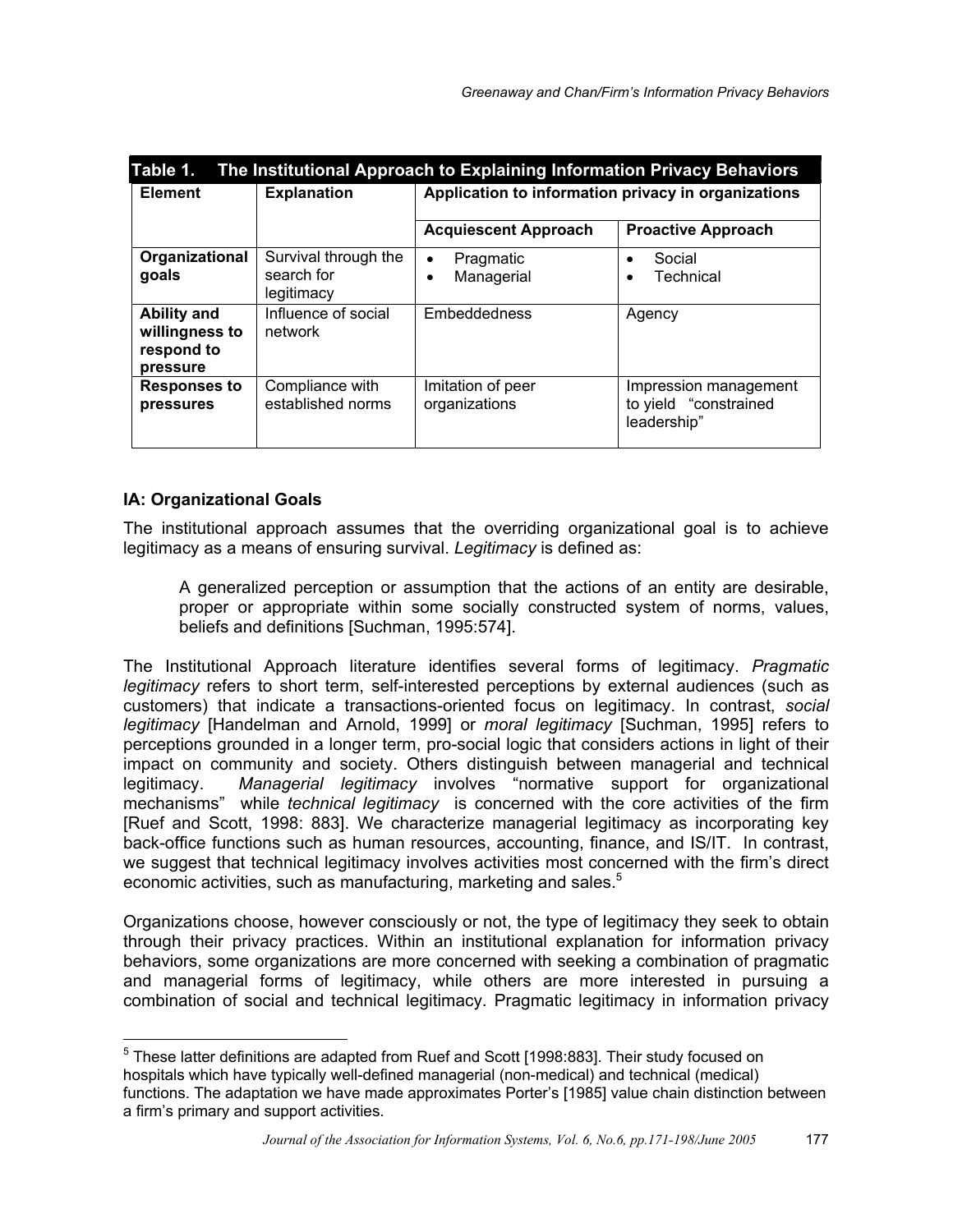terms involves conforming to the legal environment (basic legal compliance) by making the minimum changes to organizational processes necessary to avoid potential legal problems (such as increasing IT security). Managers would make these changes in the firm's back office operations to demonstrate compliance, while attempting to mitigate the impact on the firm's key revenue generating activities.

Other organizations with a greater concern for achieving social legitimacy (by appealing to customer concerns about trust) are more likely to appeal to perceived norms about information privacy and to emphasize changes to their technical cores (such as how marketing campaigns are conducted) to substantiate these claims.

To illustrate these distinctions, let us think about two firms in the retail banking industry. Assume that both wish to respond to perceived growth in demand for customer information privacy. Both communicate to their customers that they are engaged in privacy programs. However, Bank A states that the purpose of the privacy program is to comply with the law (pragmatic legitimacy) and that polices and procedures are in place across the bank (managerial legitimacy). Little specific detail is provided. The language employed in the "minimal privacy behavior" column of Appendix A reflects Bank A's approach.

In contrast, consider Bank B's statement that its customers have an inherent right to privacy as well as to appropriate conduct (by their financial institution). The purpose of the privacy program, therefore, is to meet the bank's legal and ethical obligations. These statements are indicative of the pursuit of social legitimacy. Bank B, in contrast to Bank A, provides considerable detail about information collection, use, security, and other activities that may impinge upon or support customer information privacy. For example, the firm has developed policies and procedures to: protect personal information, receive and respond to complaints and inquiries, train staff regarding the policies and procedures, and communicate the policies and procedures to its customers. Furthermore, the bank has instituted internal policies that affect the collection of data from customers. All new data-driven initiatives (such as a marketing program) are vetted through an internal committee (including marketing, IT, security, and privacy personnel) and must be signed off by both the functional head (in this case a senior marketing executive) as well as the senior privacy executive. These actions suggest that Bank B is pursuing technical legitimacy through its customer information privacy program. The "enhanced privacy behavior" column of Appendix A is illustrative of Bank B's approach.

In summary, we argue that firms pursue different forms of organizational legitimacy through their choice of information privacy behaviors.

## **IA: Organizational Ability to Respond**

Organizational ability to respond to external pressures depends on the degree to which organizations are embedded within their social networks, coupled with their ability and willingness to exercise agency. *Social embeddedness* refers to the extent to which organizations are linked within larger networks, both economic and social [Dacin et al., 1999]. These networks, comprised of other organizations (including competitors, regulators, customers, and similar stakeholders), enable and constrain organizational activity [Orlikowski and Barley, 2001]. However, organizations are not passive victims of their environments [Pfeffer, 1997] because they can exercise agency. *Agency* is the extent to which organizations are able and willing to operate beyond the norms and restrictions contained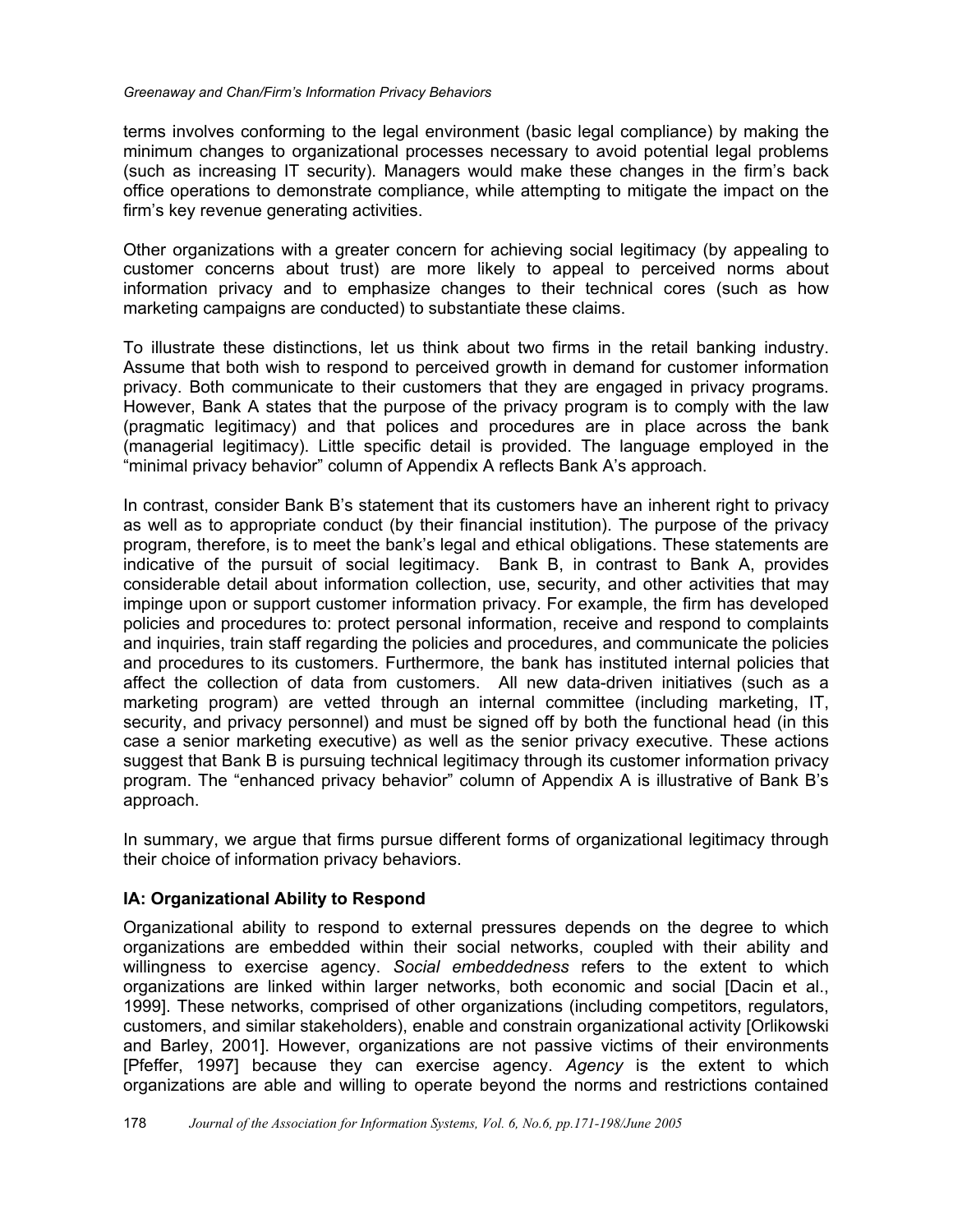within their networks. Organizations can choose, albeit to greater or lesser extents, whether or not to engage their environments and respond to pressures [Scott, 2001].

We argue that firms that perceive themselves to be strongly embedded in networks (such as industry associations) will either be more willing to conform to what the network establishes as appropriate information privacy behaviors, or less willing to extend themselves in an independent search for alternatives.

On the other hand, we contend that some other firms, while still operating within their overall network, will exercise agency to develop different information privacy policies (in comparison with the network's policies) but not to the extent that this action would undermine other important goals such as legitimacy. These firms will perceive that information privacy is a source for apparent but not substantive differentiation.

Again, for the sake of illustration, let us return to Banks A and B. Let us assume that both banks are members of the same national industry association. This association has a model customer information privacy code, which was developed when the public's concern for information privacy was gaining government attention. In our scenario, Bank A did not participate in the discussions to develop the model code. Rather it adopted the code when it became apparent that the majority of its peers were doing so. As a further indication of its embeddedness, Bank A essentially "cut and pasted" the model code onto its website and declared itself privacy compliant with its industry's privacy standards.

In contrast, Bank B exercised agency. The bank had campaigned within the industry association to create the awareness of the need for a model code. It was a principle architect of the final product. Bank B's privacy policies derive from the model code, but the bank has tailored its approach to meet the specific needs and expectations of its customers. Bank B developed the approach after an extensive independent assessment of the available privacy "best practices" within the global banking industry. Bank B provides a summary of its privacy policies on its home page and provides a link to a repository of privacy information. Included in the repository are a PDF of its corporate privacy policy document, privacy FAQs, and an email contact link to the privacy office. Customer service representatives in the bank's call center have been trained to respond to privacy questions generated through the online banking SMS capability and the telephone banking system.

### **IA: Response Strategies**

Oliver [1991] combined institutional and resource-dependence theories<sup>6</sup> to develop a repertoire of strategies from which organizations choose to respond to institutional pressures. These responses are based on how organizations manage their "technical activities" (the activities used to derive economic returns) as opposed to the institutional environment [Meyer and Rowan, 1977].

**ENEVALLE 12**<br>
<sup>6</sup> Resource-dependence theory is not the same as the resource-based view of the firm. Resourcedependence theory [Pfeffer and Salancik, 1978] argues that organizations exist within and depend upon uncertain external environments for their survival. The "dependence" involves needing economic and other resources from the external environment in order to continue operating. Power relationships are an important aspect of the theory such that "organizations tend to comply with the demands of those interests in their environment which have relatively more power" [Pfeffer, 1987:26-7 as quoted in Pfeffer, 1997:63].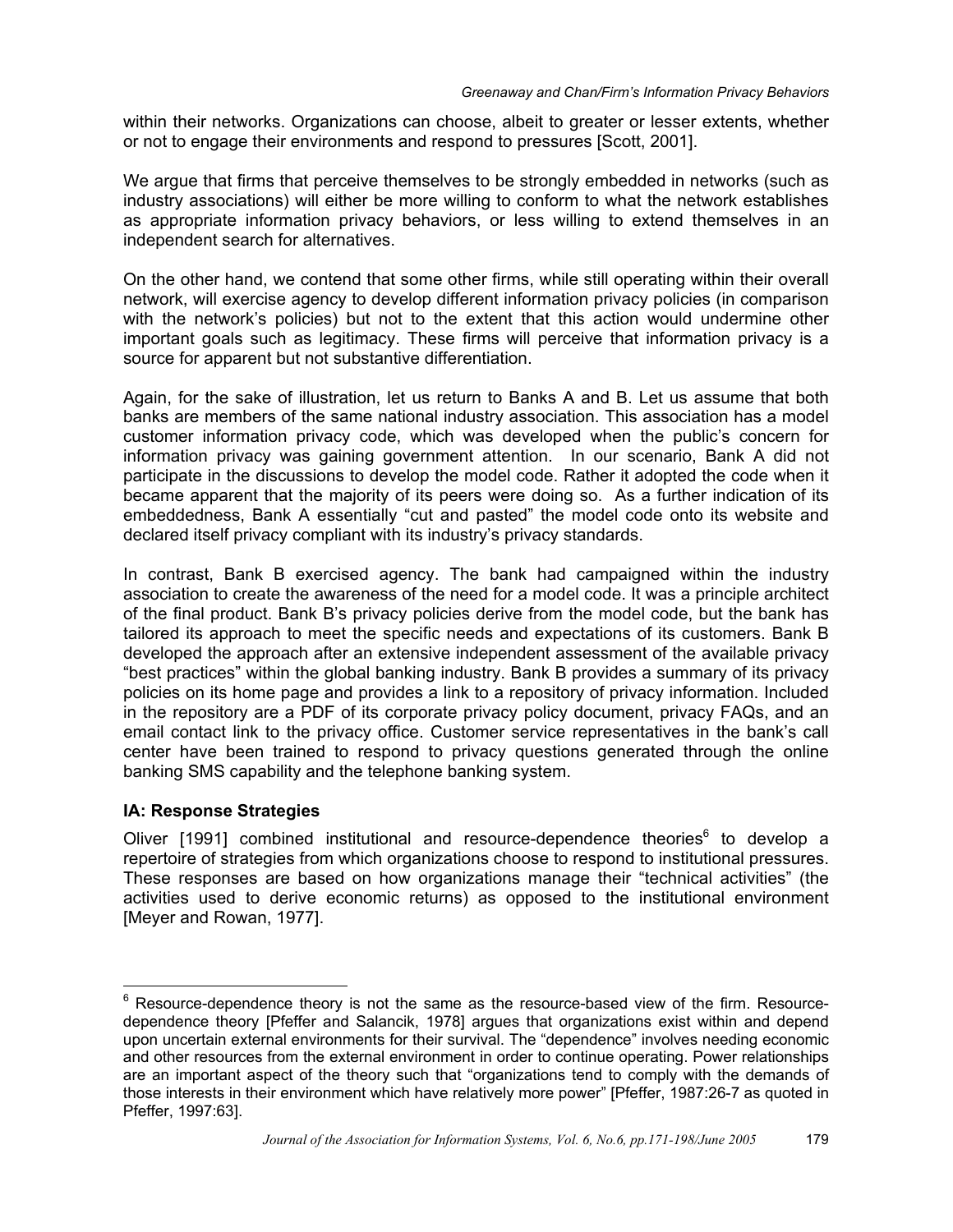One of Oliver's strategies, acquiescence (conforming through imitation of model organizations), is particularly associated with the pursuit of organizational legitimacy [Scott, 2001]. Tingling and Parent [2002] demonstrated that "peer influence" could override managers' rationally-based, internally produced assessments of technology alternatives. Managers selected less appropriate or inferior technologies when informed that competitors had chosen a particular technology. Another study found that firms' decisions to outsource their IS functions were influenced by whether the pressure came from federal regulators or competitive peers. The "acquiescence" strategy was most likely to be invoked in the face of regulatory pressure in order for firms to achieve "certainty, stability and predictability" in their environments [Ang and Cummings,1997:249]. A broader range of responses distinguished competitive pressures.

An alternative institutional response is offered by Cashore and Vertinsky [2000:4], in which firms are "more advanced than societal pressure, leading the way with innovation and proaction." They argue that firms can seek to provide leadership and innovation in their operations while, at the same time, conforming to institutional norms. Their case study demonstrated that this category of response appeared to explain the actions of firms who sought industry leadership through their corporate environmental (so called "green") initiatives.

Overall, we argue that the majority of firms are likely to adopt an acquiescence strategy in the face of institutional pressures to address information privacy. However, even within this strategy, we conclude that there can be discernible differences among firms, primarily based on the rationale for the responses employed. An acquiescence strategy would be pursued for either of two (not necessarily mutually exclusive) reasons: either the firms will acquiesce for reasons of conformity to a defined legal model, or they will imitate the privacy behaviors of similar firms with minimalist privacy regimes. Their rhetoric will involve appeals to "having to do what the law requires" and "being just as good as other firms in the industry or jurisdiction."

"Proactive" firms would use organizational impression management<sup>7</sup> tactics [Mohamed et al., 1999] to demonstrate a difference in approach to information privacy. Pfeffer [1981:26] argued that an organization would use impression management to "define reality for its key constituents" in order to be perceived as legitimate. Recent work by Winter et al. [2003:318] showed that websites can influence customers' impressions of organizations, including perceptions of legitimacy. In the case of information privacy, we would expect proactive firms, on one hand, to employ a bounded language of leadership that would imply "good" differences in their information privacy practices. At the same time, these firms would want to avoid two problems that could be created if they were perceived to be "too different." First, appearing extreme in their information privacy behaviors could jeopardize their claims to legitimacy by appearing to be outside the norms of their industry network. Second, overplaying claims to superiority might undermine perceptions of the overall legitimacy of the industry. Neither situation would serve a proactive firm well. As a result, proactive firms must constrain their information privacy leadership to avoid undermining the industry's basic legitimacy claims.

**TED 12**<br>Tend 10 Impression management "includes attempts to control the perceptions that others form of an individual or firm by influencing the likelihood that a perceiver will make certain attributions." [Winter et al., 2003:310]

<sup>180</sup> *Journal of the Association for Information Systems, Vol. 6, No.6, pp.171-198/June 2005*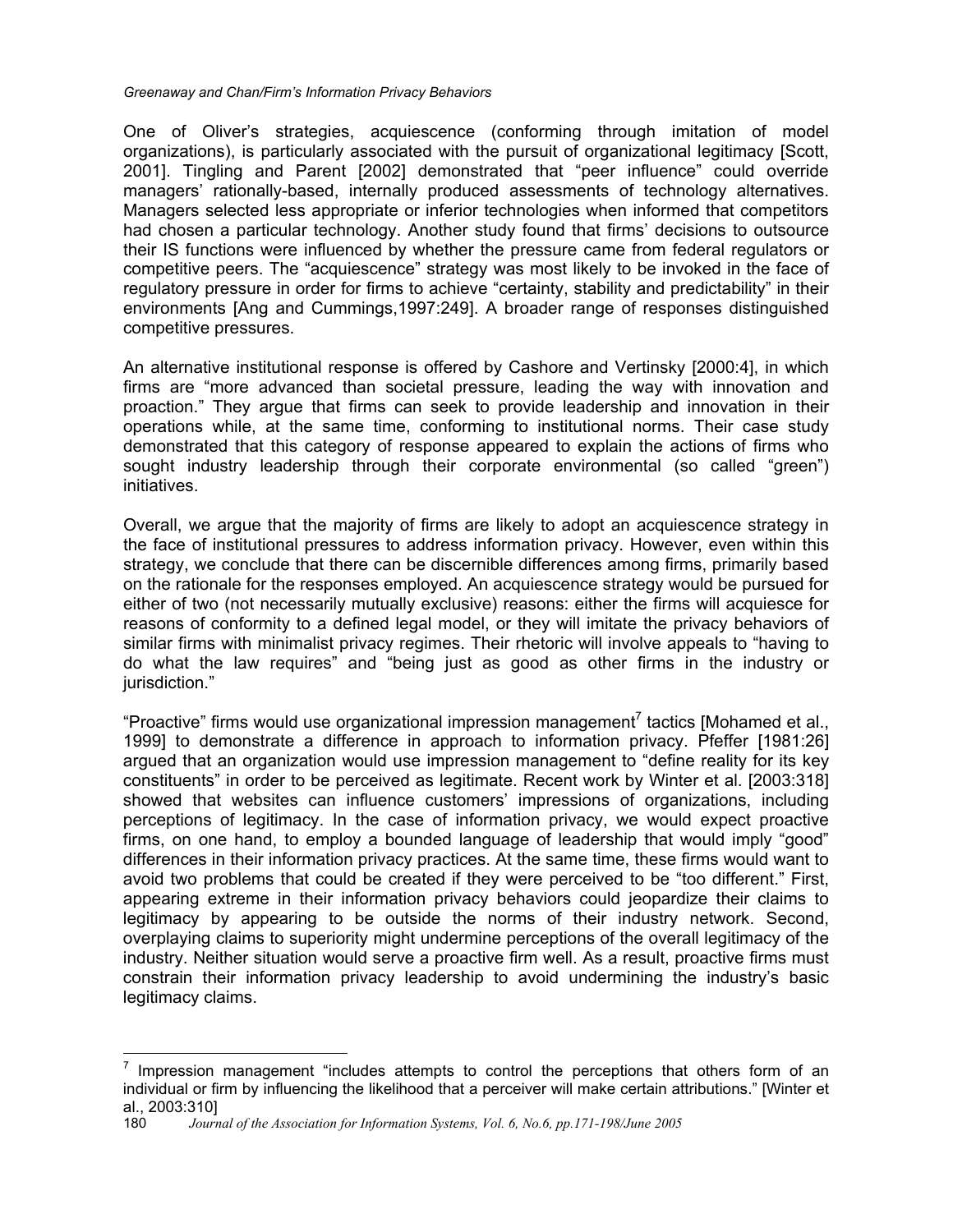For example, Bank A does not claim privacy leadership. It argues simply that its policies conform to [an unspecified] code concerning the protection of personal information. Further, it asserts that it complies with some unspecified law in order to ensure that its customers' rights are fully respected. However, few details are provided to support these claims.

In contrast, Bank B not only references the model code but provides a link to the specific text of the code and offers explanatory notes. In addition, it references the banking industry's long tradition of confidentiality to support legitimacy claims for the industry. At the same time, Bank B demonstrates leadership through impression management tactics such as providing the name and contact information for its privacy manager, an explanation of its access processes and a form for requisitioning personal information, and links to a glossary of privacy and security terms. In its branches, the bank has placed posters in prominent positions and provided literature drawing attention to its privacy policies. A senior staff member is publicly identified as a privacy champion who acts as a resource for staff and customers with privacy questions. The head office executive with privacy responsibility makes speeches in public forums about privacy and is frequently contacted by the media to comment on privacy incidents in the news.

In summary, we offer the following high-level propositions to assist future research.

(P1) *The behaviors of firms that do not seek to differentiate themselves using their information privacy programs can be explained using the Institutional Approach such that:*

*(P1a) Firms with a compliance perspective on information privacy will adopt privacy behaviors that demonstrably conform to industry norms; OR*

*(P1b) Firms with a prosocial perspective on information privacy will adopt privacy behaviors that appear to be differentiated from others but are grounded in impression management.*

The Institutional Approach offers a comprehensive way to think about information privacy behaviors in firms that view information privacy as "table stakes." These firms offer some differences at the margins in their information privacy behaviors but fundamentally do not offer anything unique. These firms prefer to tread the common ground of not appearing to be too different from their peers in an attempt to prevent information privacy from becoming a competitive issue within their referent group.

We now turn our attention to how the resource-based view of the firm can be applied to explain why certain firms have pursued different organizational responses to the pressures to implement information privacy programs.

# *Resource-Based View Of The Firm (Rbv)*

In contrast to the "social approach" that characterizes institutional theory, the RBV is grounded in an economic tradition. This tradition argues that firms are rent-seeking entities that pursue sustainable competitive advantage through the development and deployment of firm resources. Owning or having access to resources, however, is not sufficient in and of itself to confer competitive advantage, whether sustained or temporary. The resource-based approach is premised on four *attributes of sustainability* [Barney, 1991]. These attributes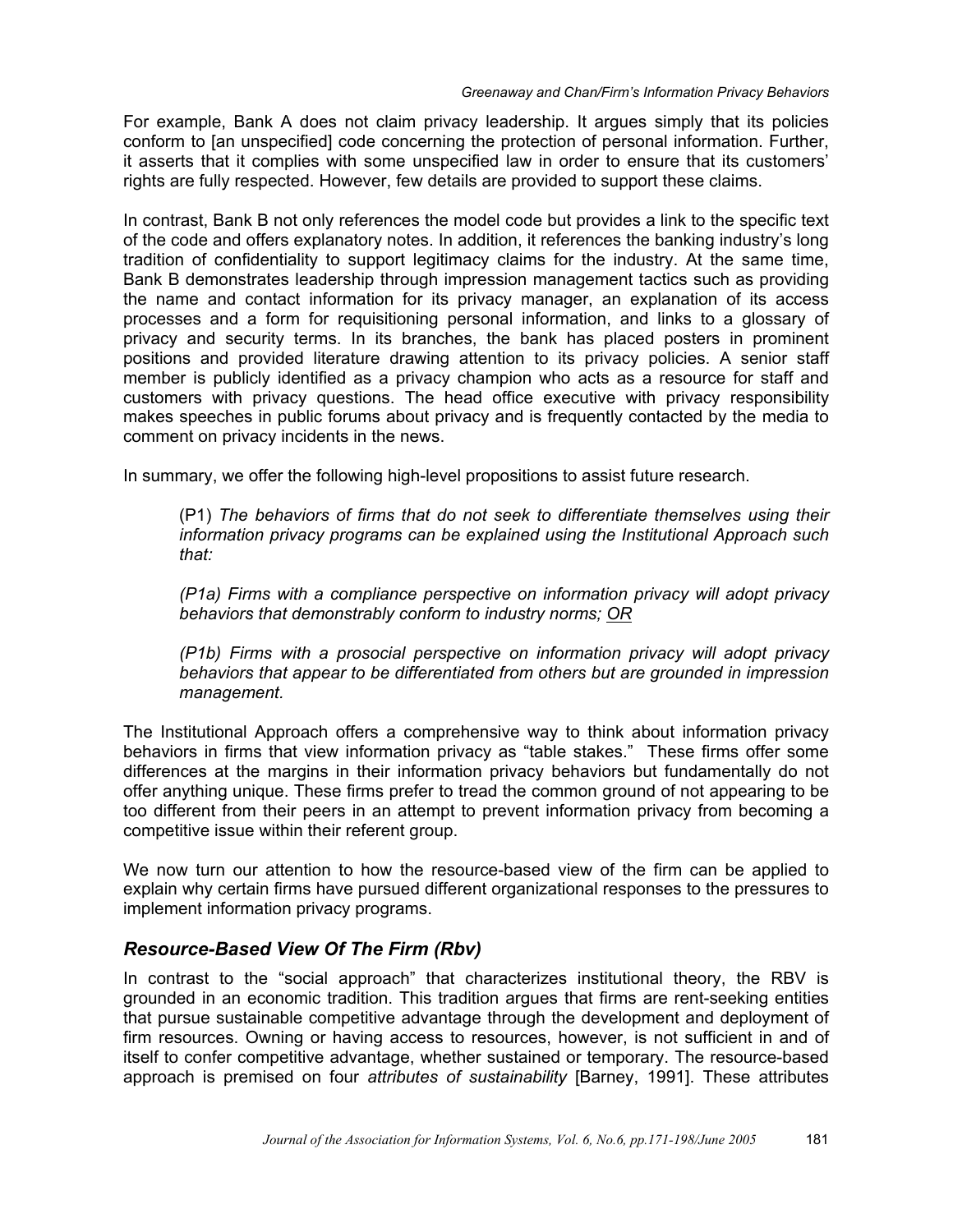describe a resource's degree of value (*valuable* or not) and degree of idiosyncrasy (*rareness*, *imitability*, *substitutability*) [Brumagin, 1994].

The Resource-Based View has been used as a theoretical lens in information systems research particularly to explore the contribution of IT to firm performance [Wade and Hulland, 2004]. Zhang and Lado [2001] theorized that firms can cultivate IT-based "organizational competencies." Jarvenpaa and Leidner [1998] argued that firms can cultivate dynamic capabilities in anticipation of changes in their environment. We believe that the RBV emphasis on the ability of firms to select unique combinations of resources and to behave independently provides an important counterpoint to the IA emphasis on reaction, imitation, and impression management.

In contrast to the arguments laid out in the previous discussion on the Institutional Approach, we suggest that some firms' information privacy behaviors do not result from responding to externally derived "institutional" forces. Rather, these behaviors are the outcome of deliberate choices made to differentiate the firm in privacy terms [Chan, 2003; Culnan and Bies, 2003]. We argue that certain firms choose to develop their customer information resource as an important source for achieving competitive advantage, either as a customer knowledge capability or customer relationship-based capability.

In this section, we define the salient aspects of the RBV paradigm as a lens for considering information privacy behaviors (which we summarize in Table 2). We discuss how resources and capabilities can contribute to achieving sustainable competitive advantage. We also adapt a corporate resource hierarchy framework to demonstrate how this theoretical approach can be applied to information privacy orientation and suggest high-level propositions to encourage future research.

| Table 2. The Resource-Based Approach to Explaining Information Privacy Behaviors |                                                                                 |                                                                           |                                                                       |  |
|----------------------------------------------------------------------------------|---------------------------------------------------------------------------------|---------------------------------------------------------------------------|-----------------------------------------------------------------------|--|
| <b>Element</b>                                                                   | <b>Explanation</b>                                                              | Application to information privacy in organizations                       |                                                                       |  |
|                                                                                  |                                                                                 | <b>Information Focus</b>                                                  | <b>Customer Focus</b>                                                 |  |
| Organizational<br>goal                                                           | Sustainable<br>competitive<br>advantage                                         | Strategic differentiation<br>based on superior<br>customer insight        | Strategic differentiation<br>based on superior<br>customer trust      |  |
| <b>Resource</b>                                                                  | Customer<br>information as a<br>resource to support<br>innovation and<br>change | Support efficiency focused<br>internal innovation                         | Support effectiveness<br>focused external<br>innovation               |  |
| <b>Process</b>                                                                   | Privacy policies<br>and practices                                               | Information privacy as an<br>intellectual/knowledge<br>management process | Information privacy as a<br>social/relationship<br>management process |  |
| <b>Dynamic</b><br>capability                                                     | Information privacy<br>as a source of<br>information and<br>innovation          | Customer knowledge<br>capability                                          | Customer relationship<br>capability                                   |  |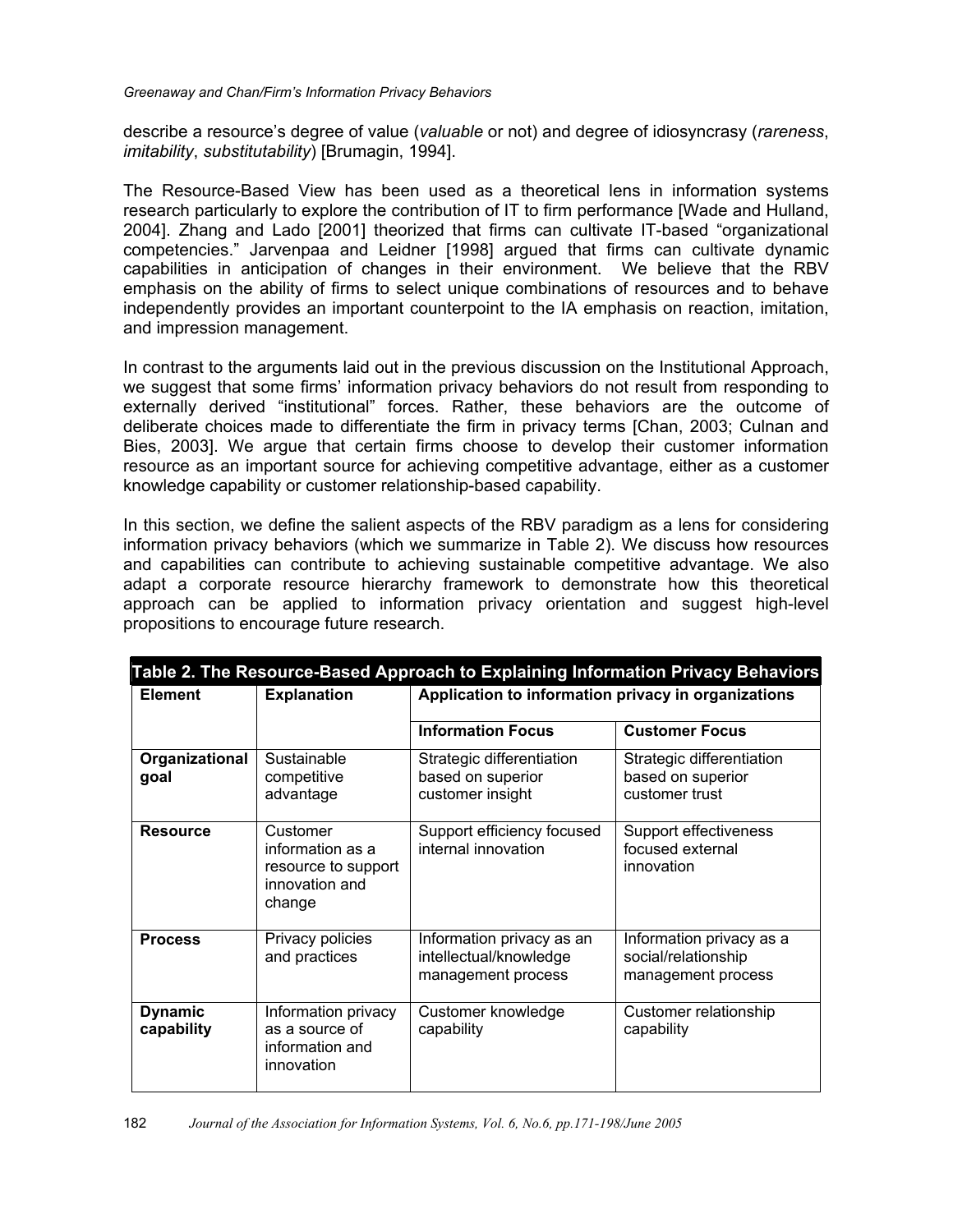### **RBV: Organizational Goals**

The organizational goal within the resource-based paradigm involves the search for competitive advantage based on strategic differentiation [Barney, 1991]. This differentiation can be pursued through two distinct approaches to information privacy. In the first instance, firms can strive for differentiation by emphasizing the development and use of detailed customer information to deliver superior customer insight. We argue that to implement this strategy would require these firms to focus on obtaining as much detailed information as possible by whatever means. They would justify their actions based on the need for inputs to their decision models.

In the second instance, we contend that certain firms could pursue strategic differentiation by cultivating superior customer trust in either of two ways. On the one hand, these firms could simply gather less information in order to avoid alienating their customers. On the other hand, the firms could gather as much information as others, but with much greater attention to the conditions under which the information is gathered and used, the means and thoroughness of communicating their actions to their customers, and the extent to which they cultivate privacy practices to protect their customers' interests.

However, selecting an organizational goal depends largely on the definition of the resource upon which the differentiation strategy is built. This is the subject of our next section.

### **RBV: Resources**

We identify the key resource as "customer information." However, the specific differentiation strategy to be pursued depends on how the customer information resource is characterized. The RBV literature provides several approaches to defining resources [e.g., Barney, 1991; Grant, 1991; Miller and Shamsie, 1996]. For our purposes, we combine Srivastava et al.'s [1998] approach to market-based assets and Brumagin's corporate resource hierarchy [1994] to develop a useful information privacy resource typology.

Srivastava et al. [1998] define "market-based assets"<sup>8</sup> as assets that result from the organization's externally-oriented activities and distinguish two types of market-based assets – intellectual and relational. *Intellectual market-based resources* are the "types of knowledge a firm possesses about the environment, such as the emerging and potential state of market conditions and the entities in it, including competitors, customers, channels, suppliers, and social and political interest groups," while *relational market-based resources* are "outcomes of the relationship between the firm and key external stakeholders, including distributors, retailers, end customers, other strategic partners, community groups, and even governmental agencies" [Srivastava et al.,1998] :5]. This distinction supports our contention that firms choose between valuing information-based resources (intellectual) and customer relationship-based resources (relational). These choices are based on the firms' different perspectives on the value of information privacy.

Brumagin [1994] theorized a hierarchy of corporate resources in which not all resources are accorded an equal role in pursuing competitive advantage.<sup>9</sup>

<sup>8&</sup>lt;br>8 Barney [1991] and Srivastava et al. [2001] use the terms assets and resources interchangeably.<br>9 Brumagin's [1994:99] biorarchy included four loyals of corporate resources distinguished by

<sup>&</sup>lt;sup>9</sup> Brumagin's [1994:90] hierarchy included four levels of corporate resources distinguished by the extent to which they supported strategic differentiation as opposed to supporting improvements to internal processes.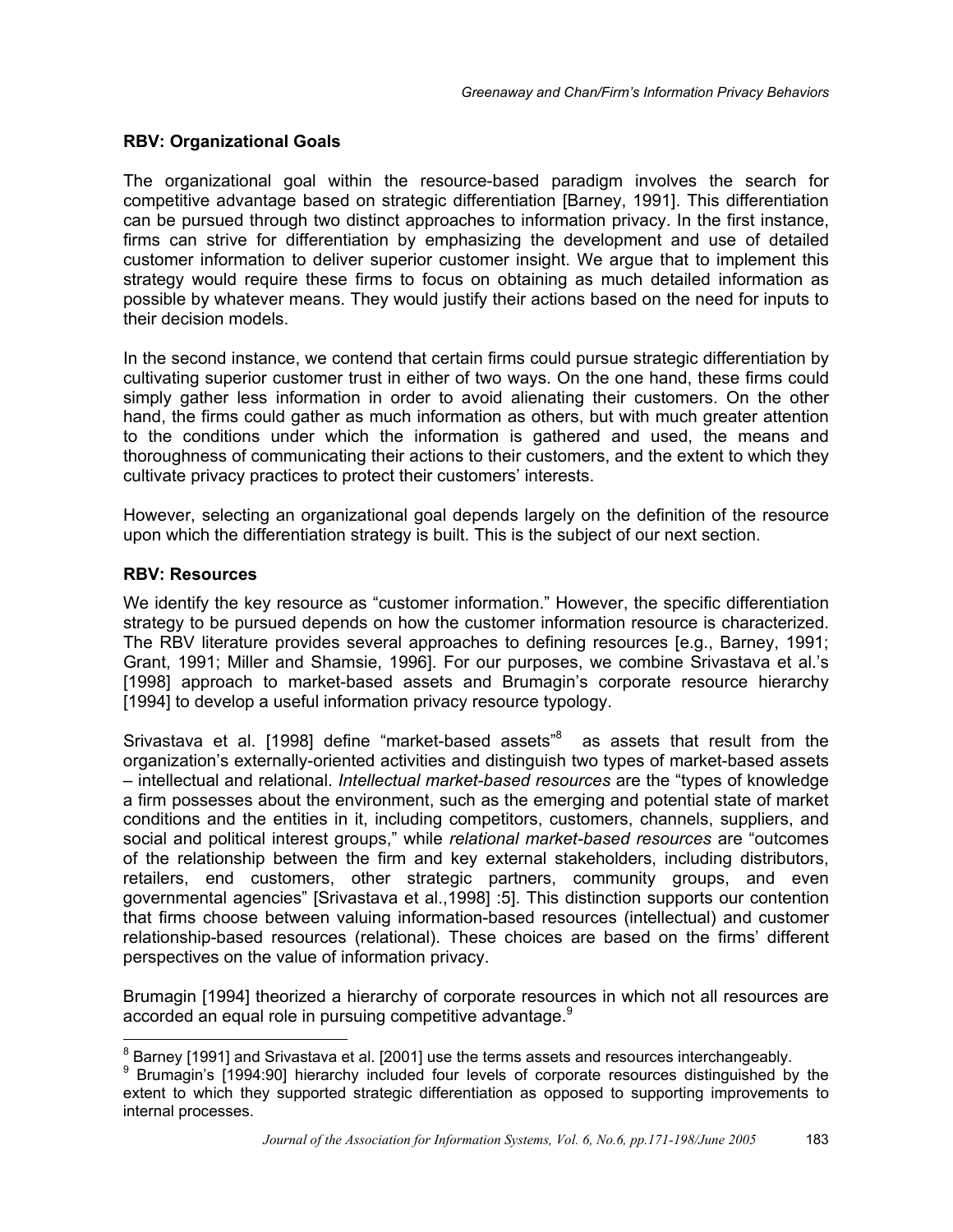Consistent with this approach to resource categorization, we view customer information as a resource "that supports learning (Innovation and Change) throughout the organization directed to better utilization of corporate assets" [Brumagin, 1994:90]. We contend that firms gather detailed customer information in order to learn something that they otherwise would not know and that this learning is applied to achieving other important goals (beyond the mere gathering of data). It is the application of the customer information resources to the achievement of these different goals that is the important consideration.

We believe that certain firms will emphasize the customer information resource as a means to support efficiency-focused, internally-oriented learning. These firms will be more concerned to gather as much customer information as possible in order to better target their marketing offerings or to more efficiently deploy their customer systems to achieve, for example, their cost minimization or profitability improvement goals. If considering privacy at all, these firms would seek to minimize its interference with the collection and processing of data.

In contrast, other firms might use the customer information resource as a means to learn about better ways to address immediate or anticipate future customer preferences. Brumagin [1994] characterizes this learning as effectiveness-focused learning that emphasizes the firm's ability to improve its adaptive capacity in the face of a changing external environment. These firms would be more interested in treating the customer information resource as a unique asset important unto itself, rather than as merely an input to other firm processes and systems. The customer information resource would be used to improve understanding of particular segment needs, develop insight into emerging trends, and provide the basis for future offerings. Privacy considerations would be extended to ensure that the information being collected is relevant, useful, and timely.

# *RBV: Information Privacy and Processes*

We suggest that firms will have different information privacy policies according to whether they desire to emphasize the intellectual/knowledge aspect or the social/relationship aspect of their information privacy activities. Firms that emphasize the information aspect of information privacy will be more likely to implement privacy regimes that closely align with their information management regimes. For example, they will try to maximize the efficiencies they can obtain from the deployment of their customer relationship management systems. An information rule of thumb would be "if in doubt, collect it and we'll find a way to use it" as, after all, data storage costs are low.

In contrast, we would expect other firms to emphasize the customer relationship aspect of information privacy. These firms would attempt to maximize the effectiveness of their privacy processes such that, for example, only the minimum necessary information is collected. In this case, the rule of thumb would be more along the lines of "if in doubt, don't collect," reflecting two main considerations. First, this approach would help to preserve the firm's reputation and social ties with its customers. Second, this would support a disciplined approach to data collection that recognizes the use of Fair Information Principles as an effective information discipline.

For example, let us consider the different approaches taken by Banks C and D. Bank C takes the view that it will compete on the basis of having extensive, detailed customer profiles. Its approach is that more data, even data whose application is not immediately apparent,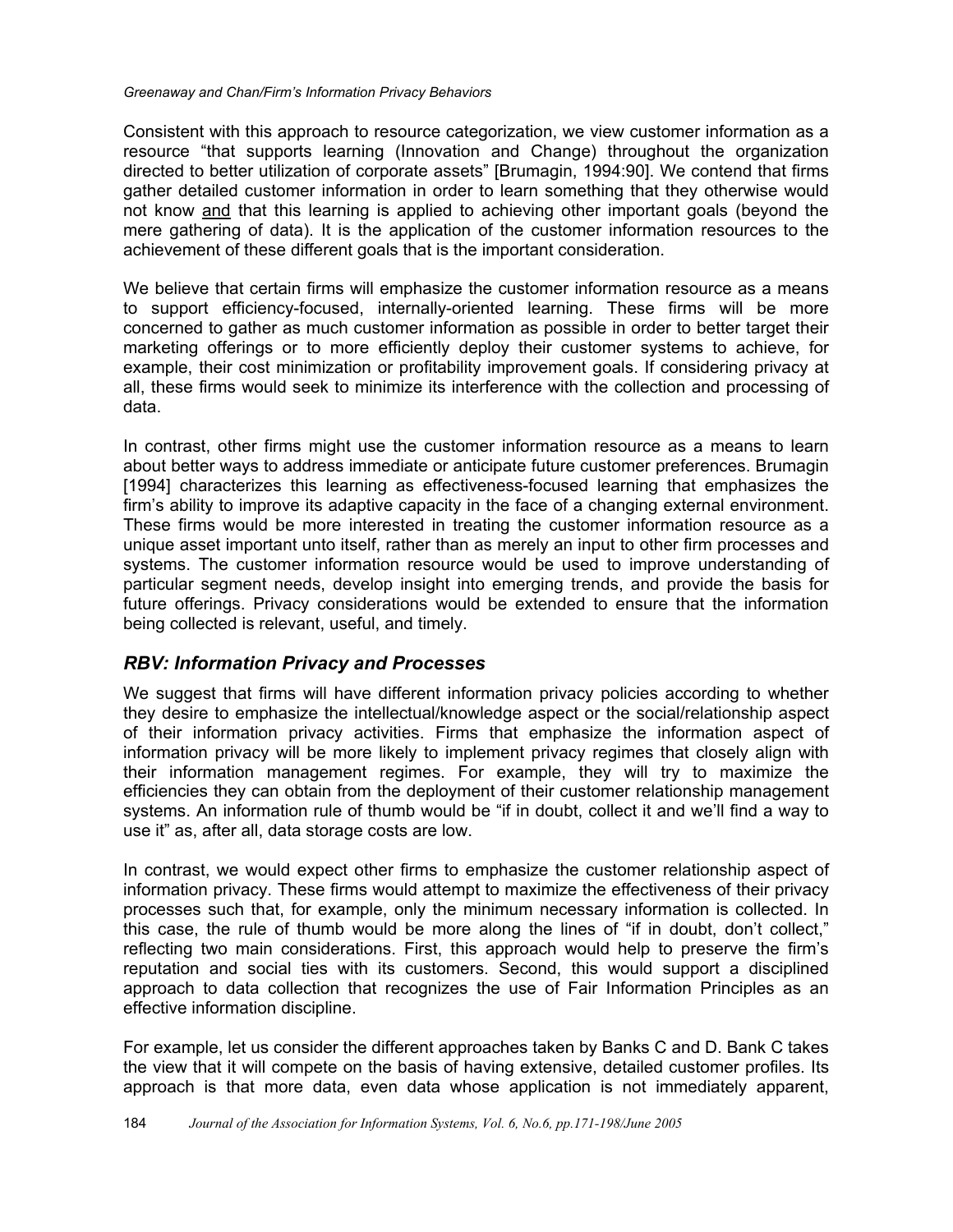improves decision-making. This firm asks customers for great amounts of personal information about, for example, "lifestyle" (such as recreational preferences) and "aspirations" (such as retirement goals) as a matter of routine. The collected information may not be used immediately, but the questions are built into routine transaction processes, and staff is trained to ask the questions. In addition, the firm cross references transaction data from multiple sources (such as checking and credit card accounts).The use of the information for new purposes is not disclosed to customers, and customer information is routinely sold to third parties. In this manner, Bank C pursues an efficient use of the customer information resource through internal reuse and revenue-raising from external groups.

In contrast, Bank D operates on the basis that it can limit the amount of information it collects about its customers and still provide an appropriate level of customized service. To do this, it applies the fair information principles to its information management processes and, at each step, provides privacy protection as the decision rule. For example, every piece of information collected about customers is tied to a decision that has been identified as an immediate, relevant requirement. "Nice to have" information is not collected. Customer information is deemed too valuable to the firm to be sold to third parties. In this manner, Bank D pursues an effectiveness approach to the use of customer information.

In summary, we argue that the characterization and, hence, treatment of the customer information resource underpins a firm's approach to information privacy.

# *RBV: Information Privacy And Capabilities*

If we accept that customer information is a resource that is managed through a process that renders a capability, then we can distinguish two types of capabilities that firms may pursue in order to achieve competitive advantage. We argue that firms that view customer information as an efficiency-focused internal learning resource and that pursue information privacy as a part of an overall information management regime are firms that are pursuing a customer knowledge capability. This approach is consistent with Bhardawaj's [2000] argument that advantage can be conferred on organizations that possess the ability to track and predict changing customer preferences, especially in volatile markets.

On the other hand, firms that treat their customer information resource as an effectivenessfocused external resource, and implement processes that rank customers' information privacy concerns higher in priority than organizational information gathering, could be seen to be pursuing a customer relationship capability. This approach arguably reflects the view that firms can pursue competitive advantage through the core competence of trustworthiness [Barney and Hansen, 1994; Jarvenpaa and Leidner, 1998].

For example, building on Bank C's "efficiency" approach to the customer information resource, all of its business units have access to its comprehensive customer profiles. This means that, for example, a basic mortgage customer with a certain threshold income level is identified for further marketing and cross-selling by the bank's wealth management or investment banking units. To the extent that Bank C addresses privacy concerns, its explanations are general and refer to using the information to improve products and services. Customers who choose not to provide additional, non-transaction-specific information may be denied access to particular products or services. To the extent that Bank C offers customers any control over the use of their personal information (i.e., consent to receive additional marketing information), customers that decline to participate are categorized unfavorably, and are excluded from receiving benefits that accrue to similarly profiled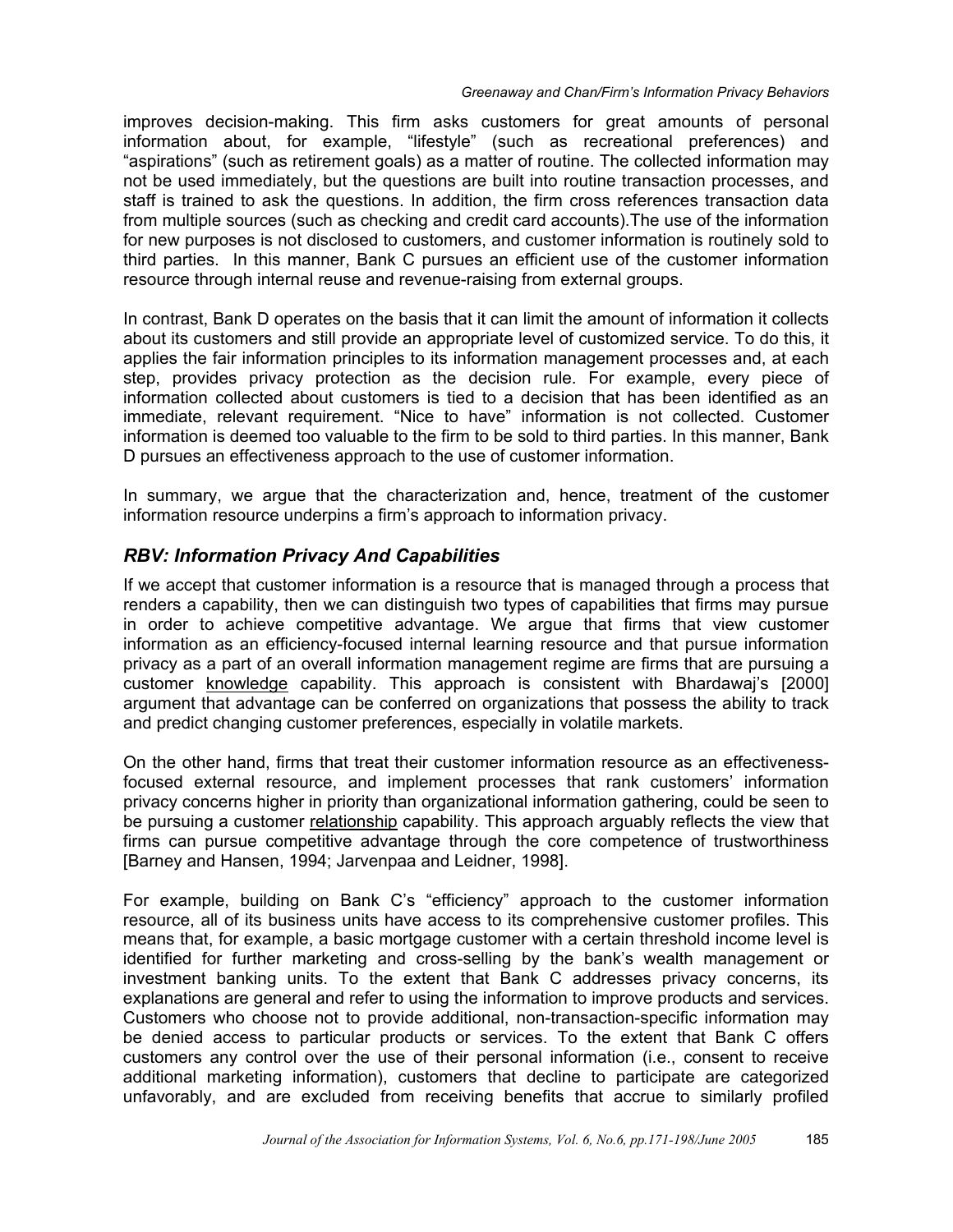customers who have agreed to participate in marketing programs. In this manner, Bank C emphasizes the internally efficient use of its customer resource. Collecting detailed information from multiple sources and sharing it across multiple units provides it with a customer knowledge capability from which it aspires to achieve competitive advantage.

In contrast, Bank D operates with an external orientation that emphasizes its relationship with customers. Bank D explains its privacy practices whenever it needs to ask customers for information. It invites customers to participate in information-based programs (such as building comprehensive profiles for long term financial planning) and explains how different categories of information assist in developing useful profiles. It seeks permission to share information with other internal business units but does not discriminate against customers who decline. It offers specific examples about how it uses customer information internally and the circumstances under which the information would leave the firm (such as for market research purposes). The staff is trained to answer privacy enquiries and to explicitly emphasize privacy actions in their dealings with customers.<sup>10</sup> Customers may be provided with tools to control their information. For example, customers might have access to privacyprotecting software when engaged in online banking and other ecommerce transactions.<sup>11</sup> In this manner, Bank D emphasizes its approach to privacy as integral to trust building within its customer relationship capability.

We acknowledge that we have made a distinction between capabilities that do not have to be mutually exclusive. However, we believe that a case can be made for the existence of a practical hierarchy in which firms operationalize preferences for privacy-invasive information practices over their customers' information privacy concerns, and vice versa. We offer the following high-level propositions to guide research.

(P2): *The behaviors of firms that seek competitive advantage through the use of their customer information resource can be explained using the Resource-Based View such that:* 

*(P2a): Firms that emphasize customer information as an efficiency-based internallyfocused learning resource will subordinate privacy concerns and emphasize information collection and reuse behaviors;* OR

(*P2b*)*: Firms that emphasize customer information as an effectiveness based, externally-focused learning resource will accord customer privacy concerns priority over their information gathering opportunities.* 

We contend that the information privacy activities of certain firms can be explained using the Resource-Based View. These firms pursue competitive advantage through the development of capabilities that reveal an organizational preference for competing on the basis of differentiation through a customer knowledge capability or a customer relationship capability. What distinguishes these firms from those discussed in the section on the Institutional Approach is that RBV firms view privacy as a competitive issue.

We summarize our theoretical explanations for firms' information privacy behaviors in Table 3.

<sup>&</sup>lt;sup>10</sup> For example, see Cocheo [2003].

 $11$  For example, see Middlemiss [2001].

<sup>186</sup> *Journal of the Association for Information Systems, Vol. 6, No.6, pp.171-198/June 2005*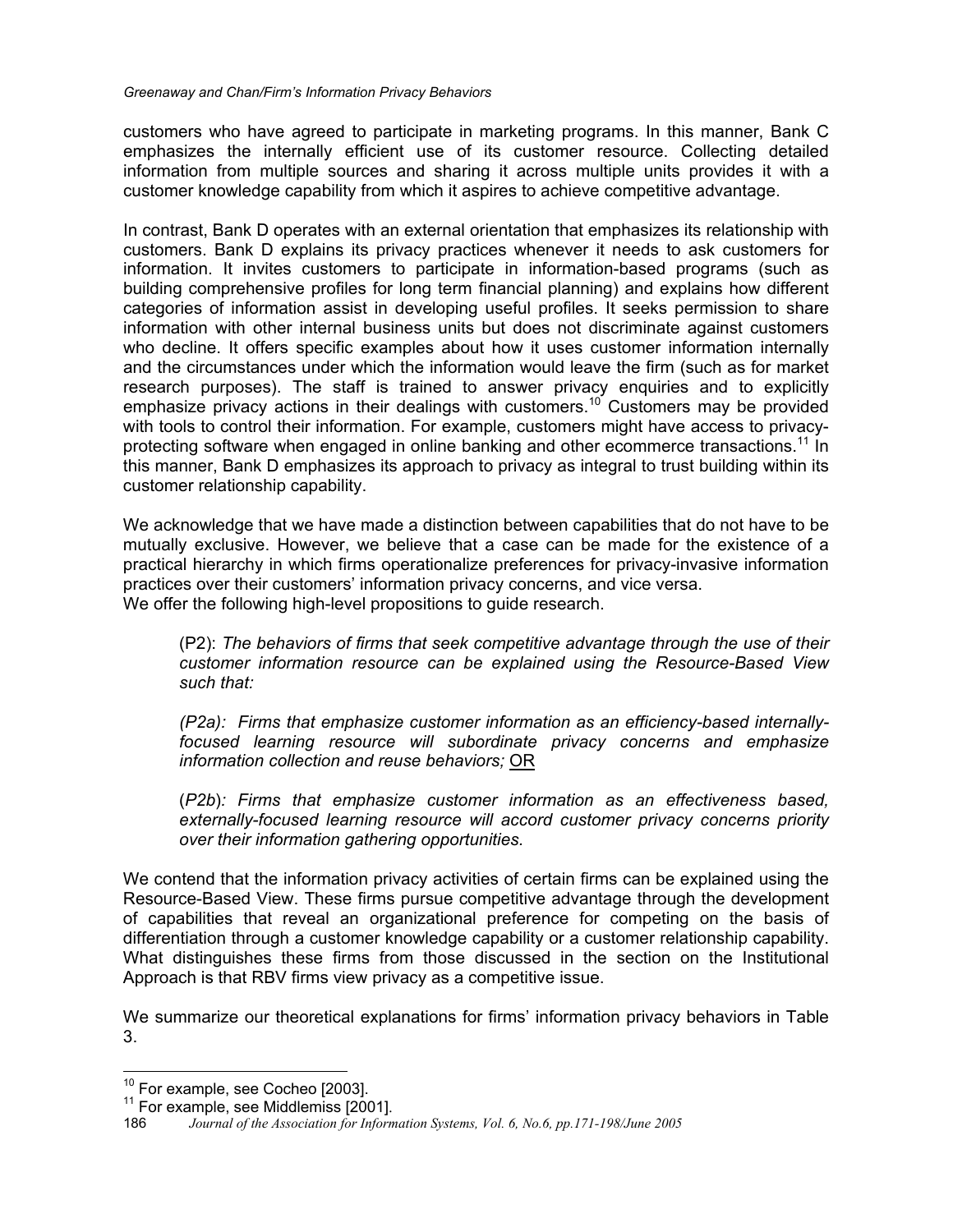| Table 3. Summary of Theoretical Explanations for Information Privacy Behaviors |                                                           |                                                           |                                                                          |                                                                      |
|--------------------------------------------------------------------------------|-----------------------------------------------------------|-----------------------------------------------------------|--------------------------------------------------------------------------|----------------------------------------------------------------------|
| <b>Theory</b>                                                                  | <b>Institutional Approach</b>                             |                                                           | <b>Resource-based View</b>                                               |                                                                      |
|                                                                                | <b>Acquiescence</b><br>strategy                           | <b>Proactive</b><br>strategy                              | <b>Customer</b><br>knowledge<br>capability                               | <b>Customer</b><br>relationship<br>capability                        |
| <b>Theory</b><br>attributes                                                    |                                                           |                                                           |                                                                          |                                                                      |
| Organizational<br>goal argued by<br>theory base                                |                                                           | Survival                                                  |                                                                          | Competitive advantage                                                |
| Information<br>privacy role in<br>achieving<br>organizational<br>goal          | Source for<br>pragmatic<br>legitimacy                     | Source for social<br>legitimacy                           | Support for<br>differentiation<br>through<br>intellectual<br>resource    | Support for<br>differentiation<br>through<br>social<br>resource      |
| <b>Focus of firm</b><br>information<br>privacy activities                      | Internal                                                  | External                                                  | Internal                                                                 | External                                                             |
| Information<br>privacy as a<br>mechanism for<br>achieving the<br>goal          | <b>Isomorphism</b><br>within industry<br>privacy practice | Impression<br>management to<br>suggest<br>differentiation | Evolution of<br>organizational<br>information<br>management<br>processes | Evolution of<br>organizational<br>privacy<br>management<br>processes |

We have proposed that firms' behaviors can be partly explained by the role that information privacy plays in either securing survival through legitimacy (Institutional Approach) or in pursuing competitive advantage through the use of the customer information resource (RBV). The Institutional Approach paradigm offers two views of firms that have limited interest in differentiating themselves through information privacy. Firms with a lesser concern for or commitment to information privacy would be more likely to exhibit an acquiescent strategy, be internally focused, and reactively imitate industry privacy practices. Firms with a greater concern for appearing to respond to pressures to adopt information privacy programs would be more likely to adopt a proactive strategy, be externally focused, and employ impression management techniques to suggest a level of privacy differentiation from competitors that is more style than substance. However, this differentiation would appear as a form of leadership that remains essentially constrained within a concern to be seen to not be out of step with institutional privacy norms.

In contrast, RBV would help to explain the behavior of firms that seek to use the customer information resource as a vehicle for achieving competitive advantage. Again, we argue for two different responses that are consistent with the attributes of the RBV theory. Some firms will seek to differentiate by treating customer information as an input to internally-focused information management regimes to achieve superior customer insight. These firms would downplay information privacy by emphasizing the importance of customer information for organizational decision-making. We have labeled this approach "Customer Knowledge Capability." However, we believe that other firms' actions can be characterized by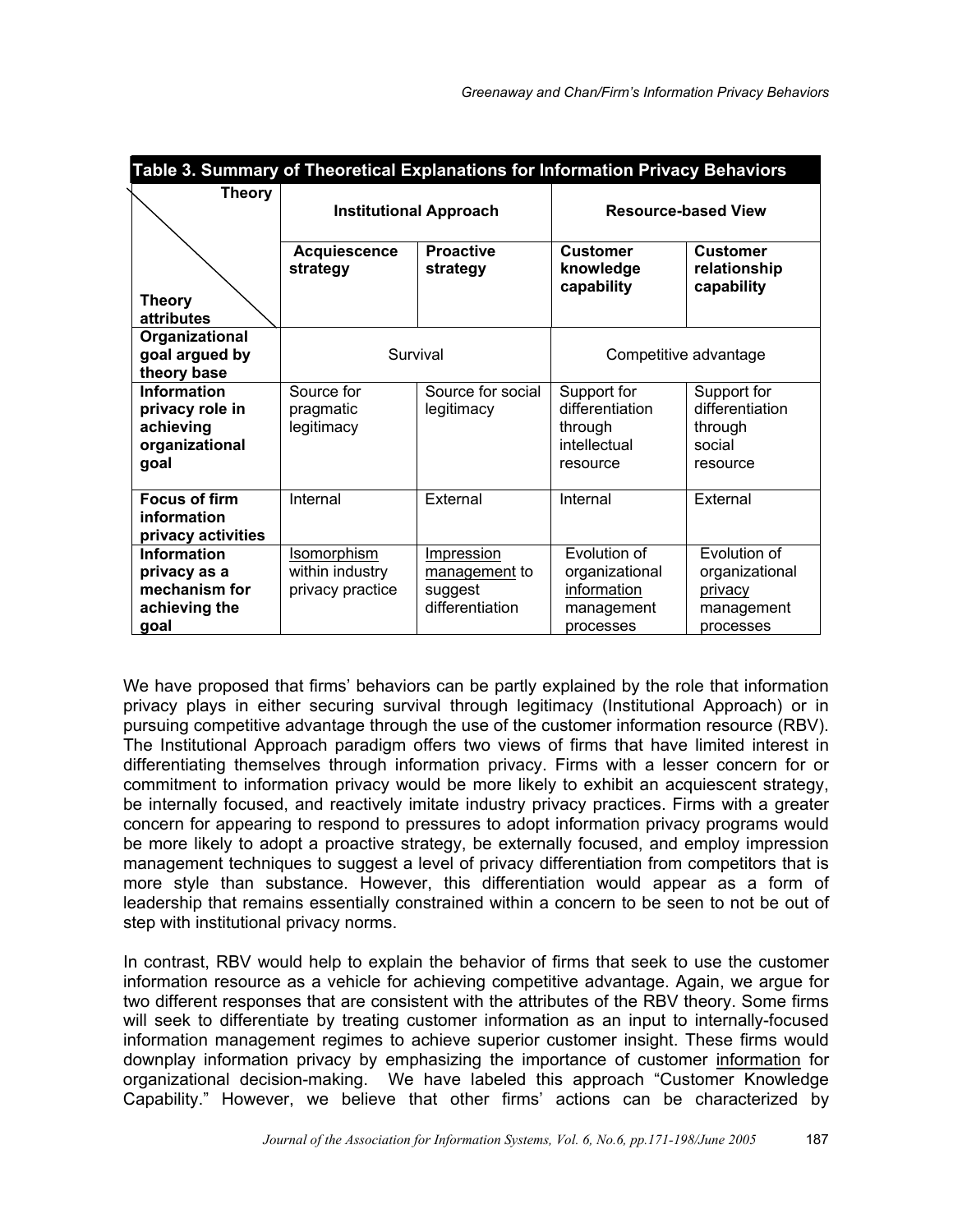differentiation on the basis of an externally-focused and proactive treatment of customer information privacy as an important aspect of managing a key social relationship. We have characterized this approach as the "Customer Relationship Capability."

We now turn to the important question of how our discussion of organizational-level customer information privacy can shape an information systems research agenda.

# **Research Opportunities**

Our review of the privacy literature has led us to conclude that there is likely not one best explanation for firms' information privacy behaviors. Rather, we expect that there are different theoretically sound explanations for differences in information privacy behaviors within and across industries.

We have argued that institutional theory and the resource-based view of the firm offer compelling explanations for different firms' information privacy behaviors. We believe that these two theoretical approaches provide fresh insights into organizational-level information privacy behaviors. In addition, we have offered a set of high-level propositions to assist researchers in framing their inquiries. These propositions reflect the different organizing logics of these theoretical lenses. Clearly, more detailed exploration and empirical testing of these propositions is required.

To the best of our knowledge, neither the Institutional Approach nor the RBV has been used previously to examine information privacy as an organizational-level phenomenon. We argue that both the institutional approach and the resource-based view of the firm offer important theoretical insights into firms' information privacy behaviors. Incorporating these paradigms into privacy enquiries will also have the benefit of broadening the application of these underutilized theories in MIS research [Jarvenpaa and Leidner, 1998; Orlikowski and Barley, 2001; Robey and Boudreau, 1999; Wade and Hulland, 2004].

We expect that researching the institutional approach and resource-based view of information privacy practices in organizations will present significant challenges to researchers. First, this research will require intensive fieldwork in order "to gain an in-depth knowledge and understanding of the organization and its processes" [Rouse and Daellenbach, 1999:489]. In addition, this fieldwork will be required in more than one location in order to identify industry norms (IA) as well as competitive strategies (RBV). This approach represents both a resource and an ingenuity challenge to investigators. How will researchers identify likely candidates and secure the cooperation of organizations sufficient to the task? We suggest that the sectoral studies approach pioneered by Milne and Culnan [2004] represents a useful starting point for this work.

Second, there are significant design challenges associated with completing studies within the paradigmatic traditions of both theories. Identifying and understanding the sources for institutional pressures versus the seizing of competitive opportunities will not necessarily be apparent from a review of privacy policies posted on websites. In addition to that necessary work, researchers will have to engage in dialogue with employees in the various firms. Discerning the existence and role of the different elements attached to each theoretical lens will not only require attention to nuances and perceptions, it will demand vigilance and thoroughness. It is unlikely that any research site will have organized its privacy program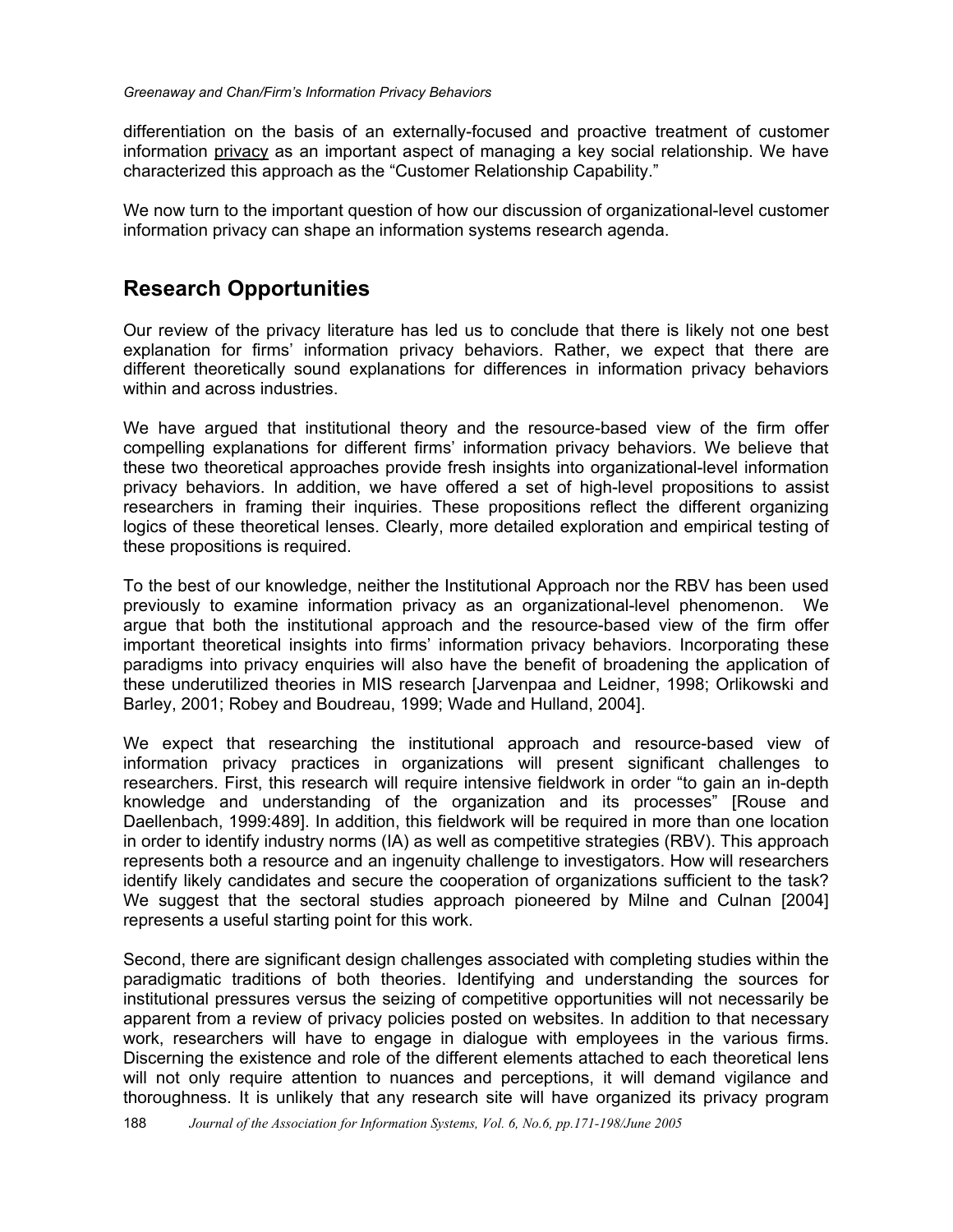along recognizably "institutional" or "RBV" lines. Despite the anticipated difficulties, we believe a carefully crafted program of case-based research should yield useful results. We suggest strongly that the approach taken involve triangulation across multiple methods (especially documentary and interview processes) as well as multiple informants. In our experience with privacy research, no single individual or organizational group (regardless of title or organizational position) understands the entirety of a firm's privacy initiatives. No single document summarizes all aspects of a firm's information privacy motivations and behaviors.

Third, the definition of the scope for research will require careful consideration. The proliferation of multinational and global enterprises suggests that issues concerning the level of analysis within the firm must be addressed. Different divisions within an enterprise may have different sensitivities attached to the customer information that is collected. For example, divisions collecting customer information about grocery shopping preferences may operate with privacy standards that differ from those dealing with customers' financial or health information. These decisions are complicated by jurisdictional issues. For example, whose laws or codes will serve the wider enterprise as the privacy benchmark? The influences on a firm's choice of reference jurisdiction provide another avenue for interesting research.

A fourth set of research issues is presented by the question of what exactly is being investigated. If we set the level of analysis as the organization and the object of analysis as the information privacy policies and behaviors, what questions do we ask to collect important information? We suggest that there are several phenomena or constructs worthy of investigation. For example, can we discern specific information privacy strategies? Are there measures of information privacy effectiveness? Can a privacy program ROI be established? Can we identify key relationships between information privacy and information security behaviors? Are there specific organizational contexts that lead firms to choose to address information privacy as table stakes versus competitive advantage? What is the influence of investments in customer relationship management systems on the approach to and selection of information privacy behaviors? What privacy leadership roles (Chief Privacy Officers, etc.) are helpful given various information strategies? Clearly, information privacy offers rich opportunities for IS research.

A final issue for researchers involves discerning the relationship between the institutional and resource-based paradigms. To what extent do they provide a competing or complementary explanation for firms' privacy behaviors? At this juncture, we argue only that the two approaches offer distinct, separate, and useful insights into information privacy behaviors. Research using these theories would, in our view, also support practitioners' efforts to "get privacy right." Articles in the popular and business press tend to stress the "tactics" of information privacy. That is, they emphasize information privacy maxims such as "don't abuse customer trust" and "provide the ability to opt-out." These are useful guidelines for managers seeking fast answers to pressing problems. However, carefully constructed and theoretically grounded research has an important role to play in helping managers. It can assist them in choosing how they might fashion their information management and information privacy programs; think about the ramifications of their privacy initiatives for their operations and their customers; and, ultimately, identify the longer term potential for information privacy to alter, and potentially improve, how they do business. For example, organizational level information privacy research might offer new insights into the conditions under which firms may choose to (not) compete with privacy, and how that would influence firm processes. As Kurt Lewin [1951] noted, "There is nothing so practical as a good theory."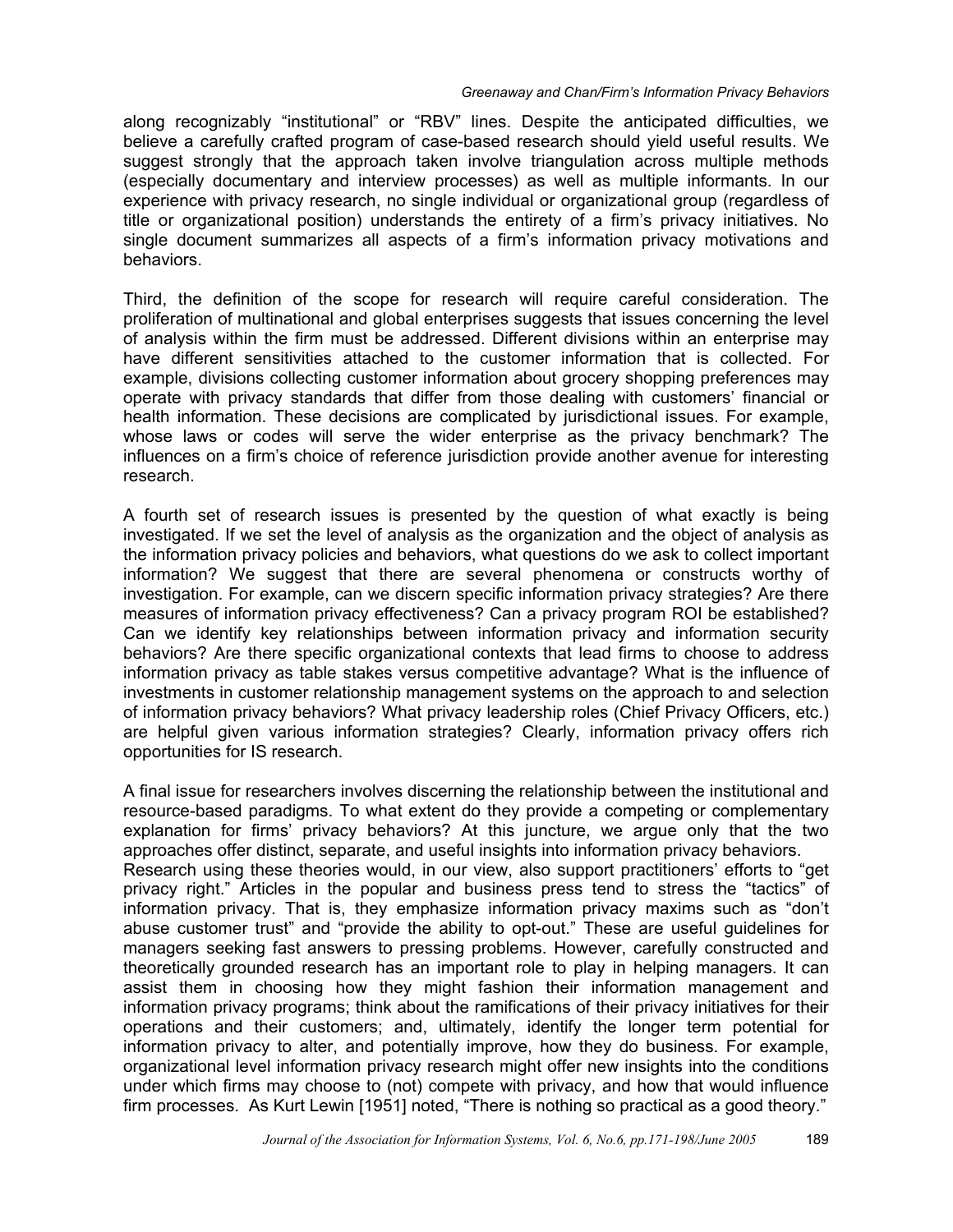# **Conclusion**

Organizations are increasingly required to develop and implement information privacy policies and programs. This circumstance poses a challenge to managers and researchers alike. In this article, we have argued for the expansion of the information privacy research agenda to attend to theory building at the organizational level of analysis. In particular, we have called for increased theoretically-grounded research using the institutional and resource-based paradigms. We have provided high-level propositions to guide future research in this area.

A recent Gartner Group report suggested that information privacy is a strategy and not simply a policy [Herschel, 2003]. We agree that this is the case for some, but not all, firms. There is no single "silver bullet" approach to this complex organizational phenomenon. Our examination of how the lenses of the Institutional Approach and the Resource-Based View can explain firms' information privacy behaviors is our contribution to what we hope will be a growing and productive IS research debate.

# *Acknowledgement*

The authors thank the Social Sciences and Humanities Research Council of Canada for providing funding to support this research. The authors also thank Sirkka Jarvenpaa and the two anonymous reviewers, as well as Jane Webster and Peggy Cunningham of Queen's University, for their helpful comments on previous versions of this article.

# *References*

*Editor's Note:* The following reference list may contain hyperlinks to World Wide Web pages. Readers who have the ability to access the Web directly from their word processor or are reading the paper on the Web, can gain direct access to these linked references. Readers are warned, however, that

1. these links existed as of the date of publication but are not guaranteed to be working thereafter.

2. the contents of Web pages may change over time. Where version information is provided in the References, different versions may not contain the information or the conclusions referenced.

3. the author(s) of the Web pages, not AIS, is/are responsible for the accuracy of their content.

4. the authors of this article, not AIS, are responsible for the accuracy of the URL and version information.

Ang, S. and L.L. Cummings (1997) "Strategic Response to Institutional Influences on Information Systems", *Organization Science*, (8)3, pp. 235-256.

Ang, S. and D.W. Straub (1998) "Production and Transaction Economies and IS Outsourcing: A Study of the U.S. Banking Industry", *MIS Quarterly*, (22)4, pp. 535-552.

Barney, J.B. (1991) "Firm Resources and Sustained Competitive Advantage", *Journal of Management*, (17)1, pp. 99-120.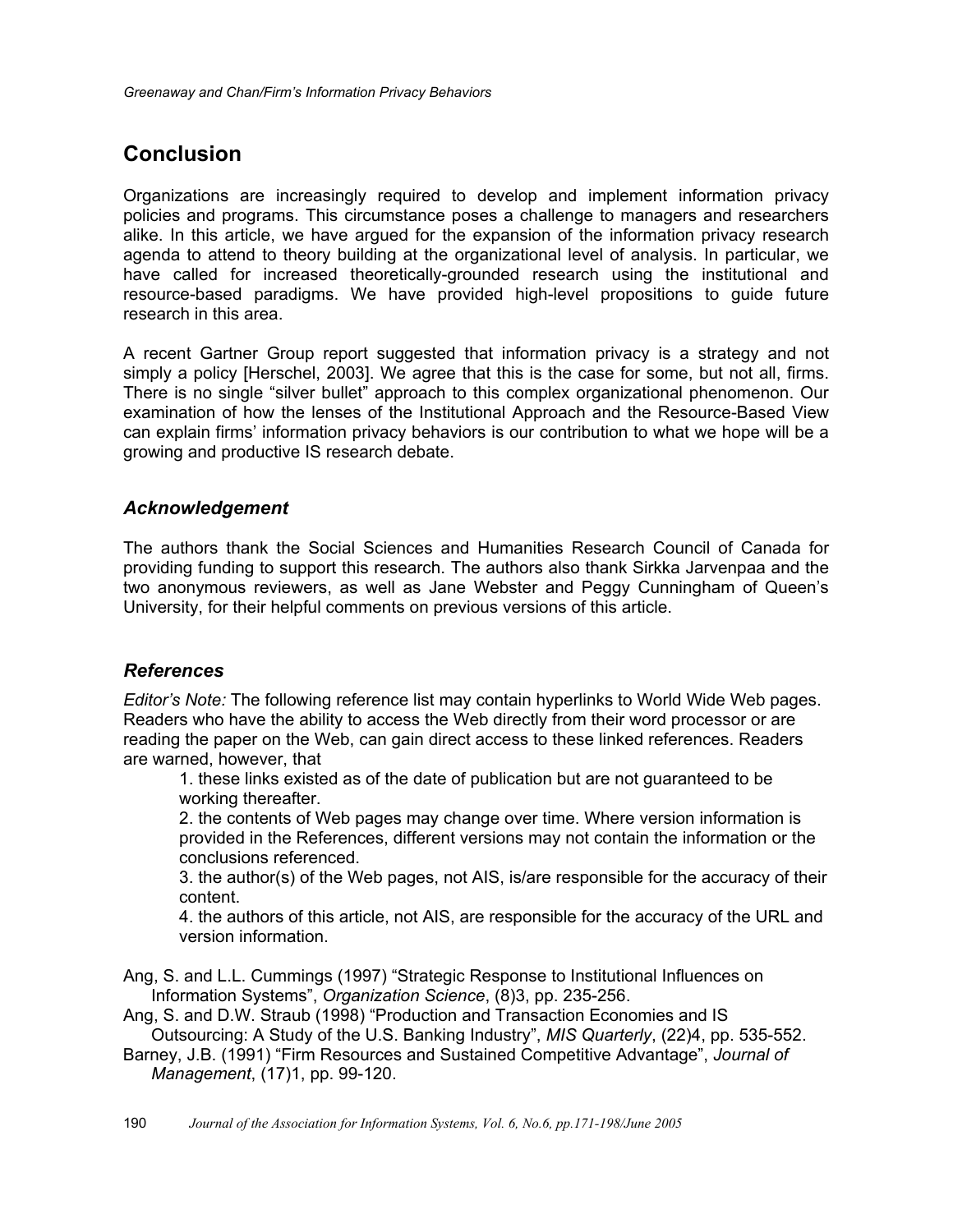- Barney, J.B. and M.H. Hansen (1994) "Trustworthiness as a Source of Competitive Advantage", *Strategic Management Journal*, (15), pp. 175-190.
- Bennett, C.J. and R. Grant (1999) "Introduction", in Bennett, C.J. and R. Grant (eds.) (1999) *Visions of Privacy,* Toronto: University of Toronto Press, pp. 3-16.
- Bhardawaj, A.S. (2000) "A Resource-Based Perspective on Information Technology Capability and Firm Performance", *Management Information Systems Quarterly,* (24)1, pp. 169-196.
- Bordoloi, B., K. Mykytyn, and P.P. Mykytyn (1996) "A Framework to Limit Systems' Developers Legal Liabilities", *Journal of Management Information Systems*, (12), pp. 161- 185.
- Brumagin, A.L. (1994) "A Hierarchy of Corporate Resources", *Advances in Strategic Management,* (10A), pp. 81-112.
- Cadogan, R. (2001) "The Ethics of Data Privacy in an Electronic Marketplace: A Multiple Case Study of the Privacy Policy Notice and the Incorporation of Fair Information Practice Principles", Unpublished dissertation, Viterbo University.
- Cashore, B. and I. Vertinsky (2000) "Policy Networks and Firm Behaviors: Governance Systems and Firm Responses to External Demands for Sustainable Forest Management", *Policy Sciences,* (33)1, pp. 1-30.
- Caudill, E.M. and P.E. Murphy (2000) "Consumer Online Privacy: Legal and Ethical Issues", *Journal of Public Policy and Marketing,* (19)1, pp. 7-19.
- Chan, Y. (2003) "Competing Through Information Privacy", in Luftman, J.N. (ed.) (2003) *Competing in the Information Age: Align in the Sand* (2<sup>nd</sup> ed.), New York: Oxford University Press, pp. 350-361.
- Clarke, R. (1999) "Internet Privacy Concerns Confirm the Case for Intervention", *Communications of the ACM*, 42(2), pp. 60-67.
- Cocheo, S. (2003). "Georgia Bank Turns Privacy into a Marketing Plus," *American Banking Association. ABA Banking Journal*, 95(10), pp. 26-30.
- Culnan, M.J. (1993) "How Did They Get My Name? An Exploratory Investigation of Consumer Attitudes Toward Secondary Information Use", *Management Information*  Systems Quarterly, (17)2, pp. 341-363.
- Culnan, M.J. (1999a) *Georgetown Internet Privacy Policy Survey: Report to the Federal Trade Commission*.
- Culnan, M.J. (1999b) *Privacy and the Top 100 Websites: Report to the Federal Trade Commission,* prepared for the Online Privacy Alliance.
- Culnan, M. J. (2000) "Protecting Privacy Online: Is Self-Regulation Working?" *Journal of Public Policy and Marketing*, (19)1, pp. 20-26.
- Culnan, M.J. and P. Armstrong (1999) "Information Privacy Concerns, Procedural Fairness, and Impersonal Trust: An Empirical Investigation", *Organization Science,* (10)1, pp. 104- 115.
- Culnan, M.J. and R.J. Bies (1999) "Managing Privacy Concerns Strategically: The Implications of Fair Information Practices for Marketing in the Twenty-first Century", in Bennett, C.J. and R. Grant (eds.) (1999) *Visions of Privacy: Policy Choices for the Digital Age*, Toronto, ON: University of Toronto Press, pp. 149-167.
- Culnan, M.J. and R.J. Bies (2003) "Consumer Privacy: Balancing Economic and Justice Considerations", *Journal of Social Issues,* (59)2, pp. 323-342.
- Culnan, M.J. and H.J. Smith (1995) "Lotus Marketplace: Households– Managing Information Privacy Concerns" in Johnson, D.G. and H. Nissenbaum (eds.) (1995) *Computer Ethics and Social Values* Prentice Hall.
- Dacin, T., M.J. Ventresca, and B.D. Beal (1999) "The Embeddedness of Organizations: Dialogue and Directions", *Journal of Management,* (25), pp. 317-356.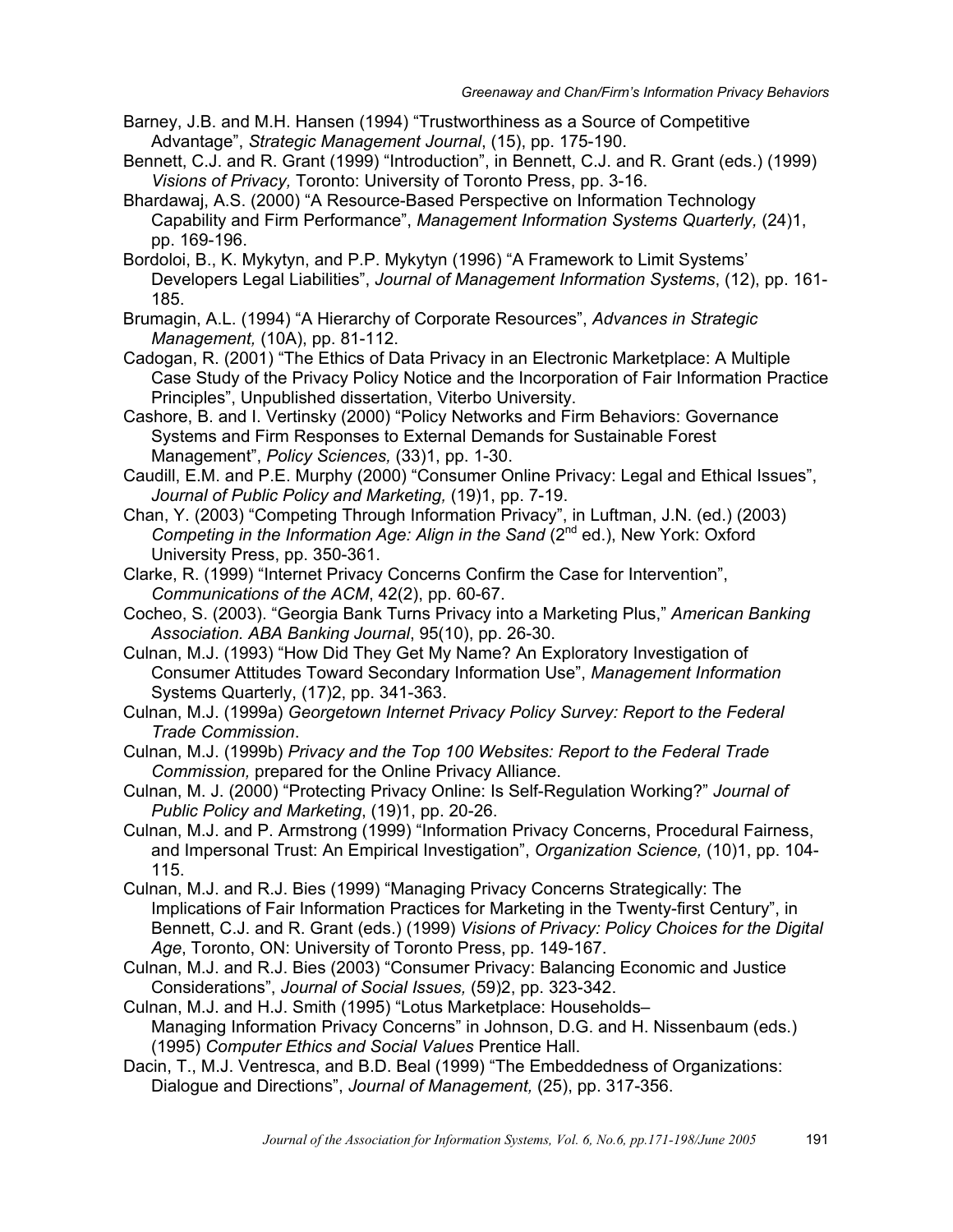- Davison, R.M., R. Clark, H.J. Smith, D. Langford, and F.-Y. Kuo (2003) "Information Privacy in a Globally Networked Society: Implications for Information Systems Research", *Communications of the Association for Information Systems,* (12), pp. 341-365.
- Devaraj, S. and R. Kohli (2000) "Information Technology Payoff in the Health-Care Industry: A Longitudinal Study", *Journal of Management Information Systems,* (16)4, pp. 41-67.
- Dhillon, G., J. Bardacino, and R. Hackney (2002) "Value Focused Assessment of Individual Privacy Concerns for Internet Commerce", *Twenty Third International Conference on Information Systems*, Barcelona, Spain, pp. 705-709.
- DiMaggio, P.J. and W.W. Powell (1983) "The Iron Cage Revisited: Institutional Isomorphism and Collective Rationality in Organizational Fields", *American Sociological Review,* (48), pp. 147-160.
- Dinev, T. and P. Hart (2003) "Privacy Concerns and Internet Use A Model of Trade-off Factors", Presentation to 2003 *Academy of Management,* Seattle, Washington, August 2003.
- Earp, J.B., A.I. Antón, and O. Jarvinen (2002) "A Social, Technical, and Legal Framework for Privacy Management and Policies", *Eighth Americas Conference on Information Systems*, pp. 605-612.
- Federal Trade Commission (FTC) (1998) "Privacy Online: A Report to Congress", http://www.ftc.gov/reports/privacy3/priv-23a.pdf (current May 1, 2004).
- Federal Trade Commission (FTC) (2000) "Privacy Online: Fair Information Practices in the Electronic Marketplace – A Report to Congress", http://www.ftc.gov/reports/privacy2000/privacy2000.pdf, (current May 1, 2004).
- Foxman, E.R. and P. Kilcoyne (1993) "Information Technology, Marketing Practice and Consumer Privacy: Ethical Issues", *Journal of Public Policy and Marketing,* (12)1, pp. 106-119.
- Gefen, D., E. Karahanna, and D.W. Straub. (2003) "Trust and TAM in Online Shopping: An Integrated Model", *MIS Quarterly,* (27)1, pp. 51-90.
- Geist, M. and G. Van Loon (2000) "Canadian E-Commerce and Privacy Study 2000: A Failure to Communicate." Obtained from the first author.
- Grant, R.M. (1991) "The Resource-Based Theory of Competitive Advantage: Implications for Strategy Formulation", *California Management Review,* (33)3, pp. 114-135.
- Handelman, J.M. and S.J. Arnold (1999) "The Role of Marketing Actions with a Social Dimension: Appeals to the Institutional Environment", *Journal of Marketing,* (63), pp. 33- 48.
- Hann, I., K. Hui, T.S. Lee, and I.P.L. Png (2002) "Online Information Privacy: Measuring the Cost-Benefit Trade-off", *Twenty-Third International Conference on Information Systems*, Barcelona, Spain, pp. 1-10.
- Hannan, M.T. and J. Freeman (1989) *Organizational Ecology*, Cambridge, MA: Harvard University Press.
- Herschel, G. (2003) "Customer Privacy is a Strategy, Not a Policy," Letter from the Editor, *Gartner Group Research Note (LE-20-6616, July 29, 2003)*, *http://gartner.business.queensu.ca*, (current Mar. 9, 2004).
- Hoffman, D.L., T.P. Novak, and M. Peralta, (1999) "Building Consumer Trust Online", *Communications of the ACM,* (42)4, pp. 80-85.
- Ives, B. and S. Jarvenpaa (1991) "Applications of Global Information Technology: Key Issues for Management", *Management Information Systems Quarterly,* pp. 33-49.
- Jarvenpaa, S. L. and D.E. Leidner (1998) "An Information Company in Mexico: Extending the Resource-Based View of the Firm to a Developing Country Context", *Information Systems Research,* (9)4, pp. 342-361.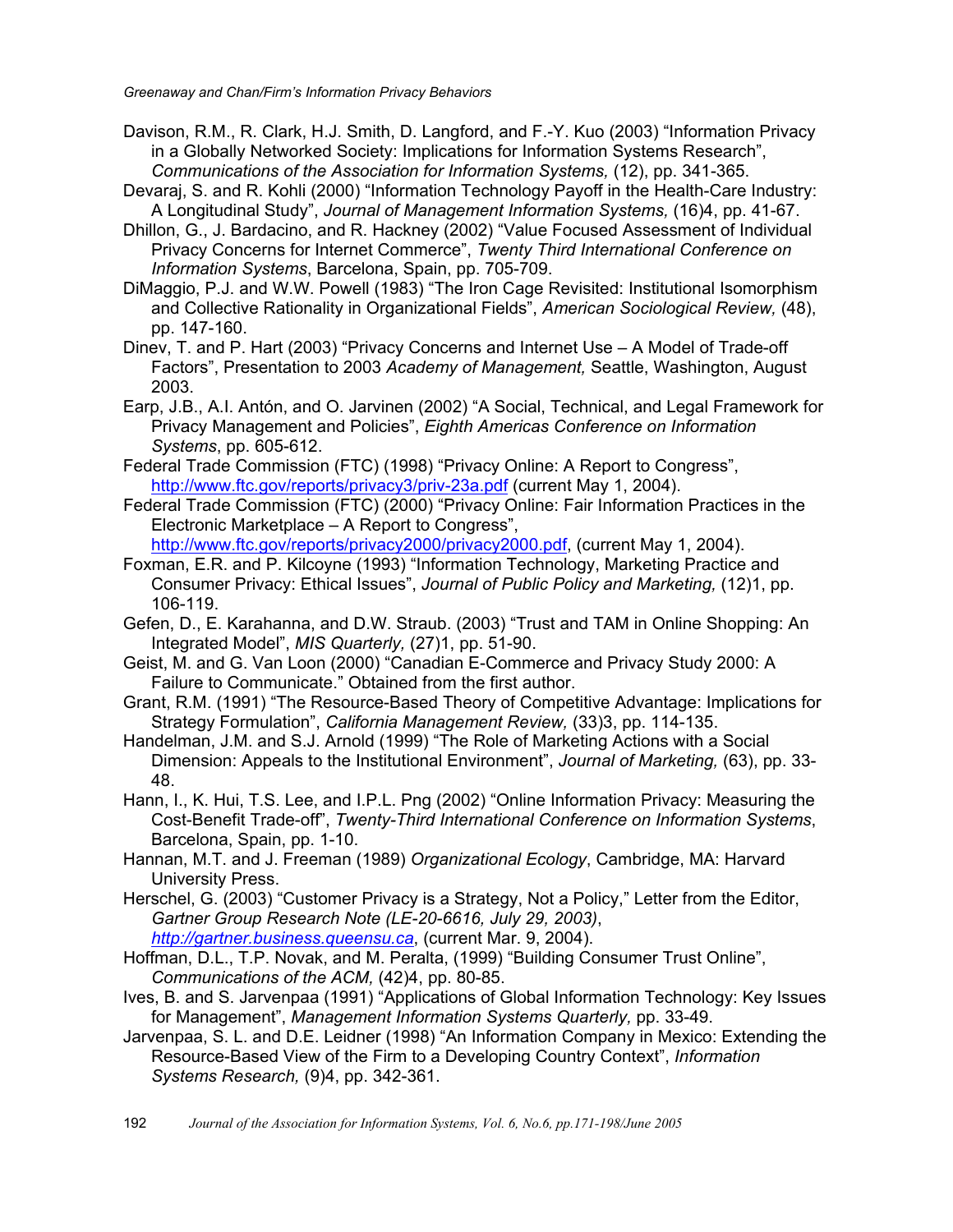- Jones, M.G. (1990) "Privacy: A Significant Marketing Issue for the 1990s". *Journal of Public policy and Marketing,* (10)1, pp. 133-148.
- Kumar, K., H.G. van Dissel, and P. Bielli (1998) "The Merchant of Prato Revisited: Toward a Third Rationality of Information Systems", *MIS Quarterly,* (22)2, pp. 199-226.
- Laudon, K. (1995) "Ethical Concepts and Information Technology", *Communications of the ACM,* (38)12, pp. 33-39.
- Lewin, K. (1951) *Field Theory in Social Science: Selected Theoretical Papers*. New York: Harper & Row.
- Mason, R.O. (1986) "Four Ethical Issues of the Information Age", *Management Information Systems Quarterly,* (10)1, pp. 4-12.
- Mason, R.O., M.J. Culnan, S. Ang and F. Mason (2000) "Privacy in the Age of the Internet" in Dickson, G.W. and G. DeSanctis (eds.) (2000) *Information Technology and the Future Enterprise* Upper Saddle River, NJ: Prentice Hall, pp. 208-238.
- Mata, F.J., W.L. Fuerst, and J.B. Barney (1995) "Information Technology and Sustained Competitive Advantage", *Management Information Systems Quarterly,* (19)4, pp. 487- 505.
- McKnight, G.H., V. Choudury, and C. Kacmar (2002) "Developing and Validating Trust Measures for e-Commerce: An Integrative Typology", *Information Systems Research* (13)3, pp. 334-359.
- Meyer, J.W. and B. Rowan (1977) "Institutionalized Ceremonies: Formal Structure as Myth and Ceremony", *American Journal of Sociology*, (83)2, pp. 340-363.
- Middlemiss, J. (2001). "RBC Pilots Online Privacy Tools Program." *Bank Systems and Technology Online*, December 7, 2001, downloaded from

http://www.banktech.com/story/BNK20011207S0004, accessed January 2003. Milberg, S.J., H.J. Smith, and S.J. Burke (2000) "Information Privacy: Corporate

- Management and National Regulation", *Organization Science,* (11)1, pp. 35-57.
- Miller, D. and J. Shamsie (1996) "The Resource-Based View of the Firm In Two Environments: The Hollywood Film Studios from 1936-1965", *Academy of Management Journal,* (39)3, pp. 519-543.
- Milne, G.R. (2000) "Privacy and Ethical Issues in Database/Interactive Marketing and Public Policy: A Research Framework and Overview of the Special Issue", *Journal of Public Policy and Marketing,* (19)1, pp. 1-6.
- Milne, G.R. and M. Boza (1999) "Trust and Concern in Consumers' Perceptions of marketing Information Management Practices", *Journal of Interactive Marketing*, (13)1, pp. 5-24.
- Milne, G.R. and M. Culnan (2002) "A Longitudinal Analysis of the Privacy Web Sweep Data: Using Marketing Research to Inform Public Policy" *The Information Society* (18), pp. 345- 359.
- Milne, G.R. and M. Culnan (2004) "Strategies for Reducing Online Privacy Risks: Why Consumers Read (Or Don't Read) Online Privacy Notices", *Journal of Interactive Marketing*, (18)3, pp. 15-29.
- Milne, G.R. and A. Rohm. (2000) "Consumer Privacy and Name Removal Across Direct Marketing Channels: Exploring Opt-in and Opt-out Alternatives." *Journal of Public Policy and Marketing.* (19)2, pp. 238-249.
- Milne, G.R., A.J. Rohm and S. Bahl (2004) "Consumers' Protection of Online Privacy and Identity", *The Journal of Consumer Affairs*, (38)2, pp. 217-232.
- Miyazaki, A.D. and A. Fernandez. (2000) "Internet Privacy and Security: An Examination of Online Retailer Disclosures", *Journal of Public Policy and Marketing,* (19)1, pp. 54-61.
- Mohamed, A.A., W.L. Gardner and J.G.P. Paolillo (1999) "A Taxonomy of Organizational Impression Management Tactics", *Advances in Competitiveness Research* (7)1, pp.108- 130.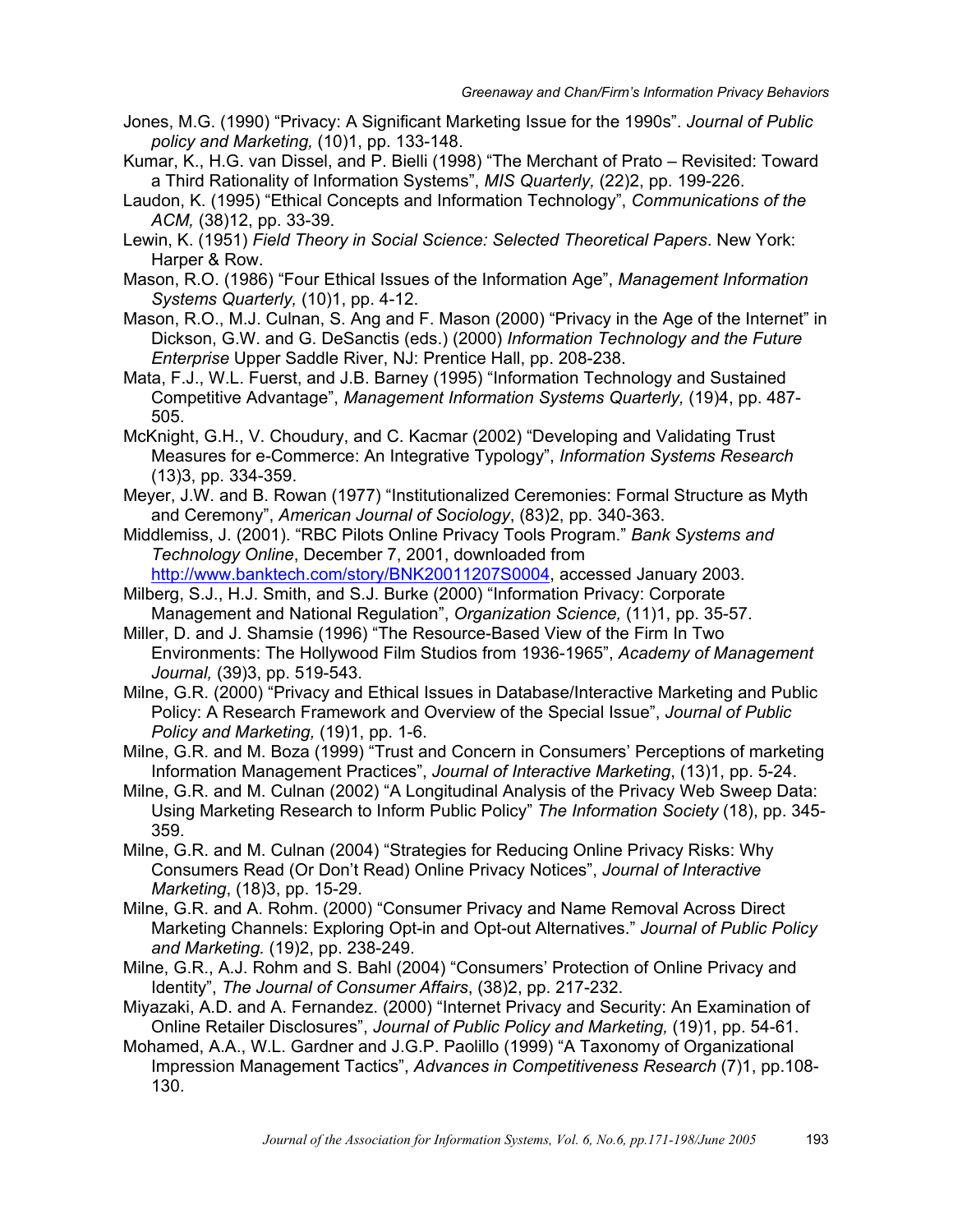- Oliver, C. (1991) "Strategic Responses to Institutional Processes", *Academy of Management Review,* (16), pp. 145-179.
- Orlikowski, W.J. and S.R. Barley (2001) "Technology and Institutions: What Can Research on Information Technology and Research on Organizations Learn From Each Other?" *Management Information Systems Quarterly,* (25)2, pp. 145-165.
- Pfeffer, J. (1981) "Management as Symbolic Action: The Creation and Maintenance of Organizational Paradigms" in L.L. Cummings and B.M. Staw (eds.) *Research in Organizational Behavior*, (3), pp. 1-52.
- Pfeffer, J. (1997) *New Directions for Organization Theory,* New York: Oxford University Press.
- Pfeffer, J. and G. Salancik (1978) *The External Control of Organizations*, New York: Harper and Row.
- Porter, M.E. (1985) *Competitive Advantage,* New York: Free Press.
- Robey, D.l. and M. Boudreau (1999) "Accounting for the Contradictory Organizational Consequences of Information Technology: Theoretical Directions and Methodological Implications", *Information Systems Research,* (10)2, pp. 167-185.
- Rohm, A.J. and G.R. Milne (2004) "Just What the Doctor Ordered: The Role of Information Sensitivity and Trust in Reducing Medical Information Privacy Concern", *Journal of Business Research,* (57), pp. 1000-1011.
- Rouse, M.J. and U.S. Daellanbach (1999) "Rethinking Research Methods for the Resource-Based Perspective: Isolating Sources of Sustainable Competitive Advantage", *Strategic Management Journal,* (20), pp. 487-494.
- Ruef, M. and W.R. Scott (1998) "A Multidimensional Model of Organizational Legitimacy: Hospital Survival in Changing Institutional Environments", *Administrative Science Quarterly,* (43), pp. 877-904.
- Ryker, R., E. Latteur, B. McManis, and K.C. Cox (2002) "Online Privacy Policies: An Assessment of the Fortune E-50", *Journal of Computer Information Systems,* (Summer), pp. 15-20.
- Schoenbachler, D.D. and G.R. Milne (2002) "Trust and Consumer Willingness to Provide Information to Data-Driven Relationship Marketing", *Journal of Interactive Marketing*, (16)3, pp. 2-16.
- Scott, W. R. (1987) "The Adolescence of Institutional Theory", *Administrative Science Quarterly,* (32), pp. 493-511.
- Scott, W.R. (2001) *Institutions and Organizations* (2nd ed). Thousand Oaks, CA: Sage.
- Sheehan, K.B. and M.G. Hoy (2000) "Dimensions of Privacy Concern Among Online Consumers", *Journal of Public Policy and Marketing* (19)1, pp. 62-73.
- Smith, H.J. (1990) "Managing Information: A Study of Personal Information Privacy", Unpublished dissertation, Harvard Business School.
- Smith, H.J. (1993) "Privacy Policies and Practices: Inside the Organizational Maze", *Communications of the ACM*, (36)12, pp. 105-122.
- Smith, H.J. (2001) "Information Privacy and Marketing: What the U.S. Should (and Shouldn't) Learn from Europe", *California Management Review,* (43)2, pp. 8-33.
- Smith, H.J., S.J. Milberg, and S.J. Burke (1996) "Information Privacy: Measuring Individuals' Concerns about Organizational Practices", *Management Information Systems Quarterly,*  (20)2, pp. 167-196.
- Srivastava, R.K., T. Shervani, and L. Fahey. (1998) "Market-Based Assets and Shareholder Value: A Framework for Analysis", *Journal of Marketing,* (62)1, pp. 2-18.
- Srivastava, R.K., L. Fahey, and H.K. Christensen (2001) "The Resource-Based View and Marketing: The Role of Market-Based Assets in Gaining Competitive Advantage", *Journal of Management,* (27), pp. 777-802.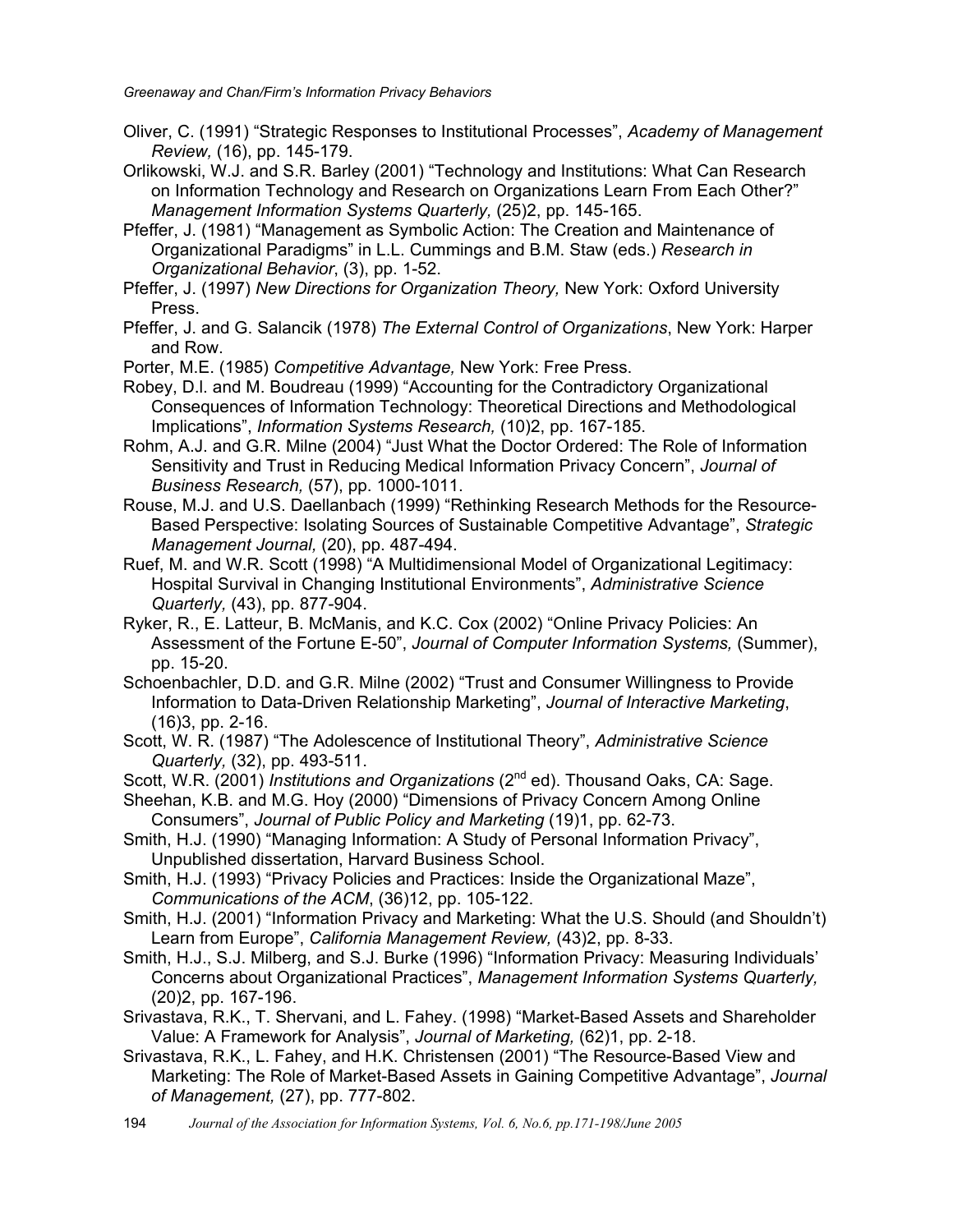- Srivatava, R.P. and T.J. Mock (2000) "Evidential Reasoning for WebTrust Assurance Services", *Journal of Management Information Systems,* (16)3, p. 11-32.
- Stewart, K.A. and A.H. Segars (2002) "An Empirical Examination of the Concern for Privacy Instrument", *Information Systems Research,* (13)1, pp. 36-49.
- Stone, E.F., D. G. Gardner, H.G. Gueutal, and S. McClure (1983) "A Field Experiment Comparing Information-Privacy Values, Beliefs and Attitudes Across Several Types of Organizations", *Journal of Applied Psychology*, (68)3, pp. 459-468.
- Straub, D. and R.W. Collins (1990) "Key Information Liability Issues Facing Managers: Software and Proprietary Databases, and Individual Rights to Privacy", *Management Information Systems Quarterly,* (22)4, pp. 441-470.
- Suchman, M.C. (1995) "Managing Legitimacy: Strategies and Institutional Approaches", *Academy of Management Review,* (20), pp. 571-610.
- Sultan, F. and H.A. Mooraj (2001) "Designing a Trust-Based e-Business Strategy", *Marketing Management* (10)4, pp. 40-46.
- Tam, E., K. Hui, and B.C.Y. Tan (2002) "What Do They Want? Motivating Consumers to Disclose Personal Information to Internet Businesses", *Twenty Third International Conference on Information Systems*, Barcelona, Spain, pp. 11-21.
- Tingling, P. and M. Parent (2002) "Mimetic Isomorphism and Technology Evaluation: Does Imitation Transcend Judgment?" *Journal of the Association for Information Systems,* (3), pp. 113-143.
- Tolbert, P.S. and L.G. Zucker (1996) "The Institutionalization of Institutional Theory" in Clegg, Stewart R., Cynthia Hardy and Walter R. Nord (eds.) (1996) *Handbook of Organizational Studies*, Thousand Oaks, CA: Sage, pp. 175-190.
- Wade, M. and J. Hulland (2004) "The Resource-Based View and Information Systems Research: Review, Extension, and Suggestions for Future Research", *Management Information Systems Quarterly,* (28)1, pp. 107-142.
- Winter, S.J., C. Saunders and P. Hart (2003) "Electronic Window Dressing: Impression Management with Websites", *European Journal of Information Systems*, (12), pp. 309- 322.
- Zhang, M.H. and A.A. Lado (2001) "Information Systems and Competitive Advantage: A Competency-Based View", *Technovation,* (21), pp. 147-156.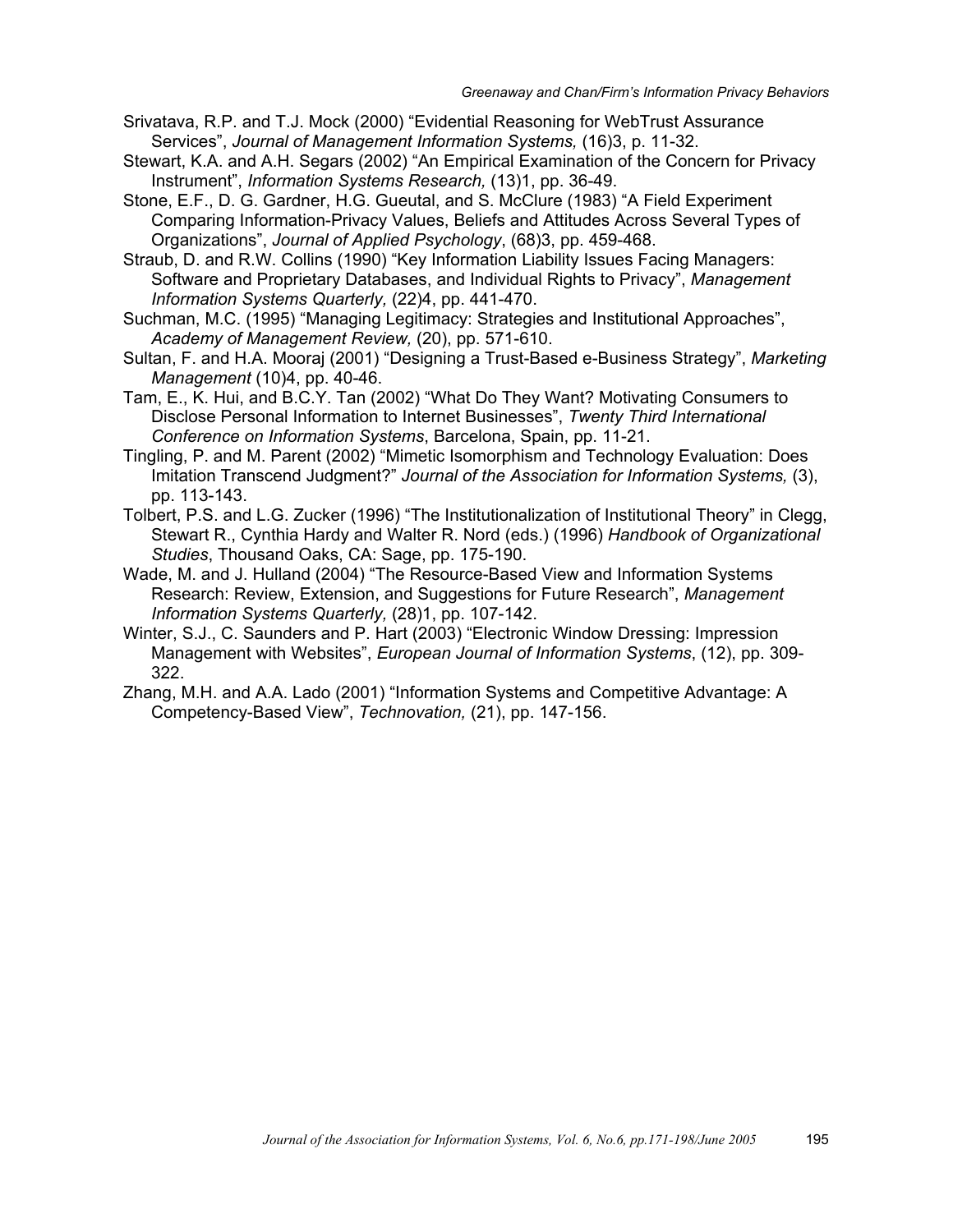# *Appendix A: Fair Information Principles with Examples of Behaviors*

The following table provides an explanation for and examples of the four main fair information practices. The examples are drawn from actual privacy policies. The "minimal privacy behavior" column includes examples address the most basic requirements while the "enhanced privacy behavior" exemplifies more specific and explicit disclosure of privacy practices.

| Principle &<br><b>Explanation</b>                                                                                         | <b>Example of Minimal</b><br><b>Privacy Behavior</b>                                                  | <b>Example of Enhanced</b><br><b>Privacy Behavior</b>                                                                                                                                                                                                                                                                                                                                                                                                                                                                                                                                                                          |
|---------------------------------------------------------------------------------------------------------------------------|-------------------------------------------------------------------------------------------------------|--------------------------------------------------------------------------------------------------------------------------------------------------------------------------------------------------------------------------------------------------------------------------------------------------------------------------------------------------------------------------------------------------------------------------------------------------------------------------------------------------------------------------------------------------------------------------------------------------------------------------------|
| Notice: Advising<br>customers that<br>their personal<br>information is<br>being collected                                 | We collect your personal information<br>to meet operational requirements.                             | We collect your personal information<br>for the following reasons:<br>To verify your identity.<br>$\bullet$<br>To provide the financial services<br>$\bullet$<br>you request.<br>To understand your financial<br>$\bullet$<br>and banking needs.<br>To develop and manage<br>$\bullet$<br>products and services to meet<br>the needs of our customers.<br>To contact our customers<br>$\bullet$<br>directly for products and<br>services that may be of interest.<br>To determine the eligibility of our<br>$\bullet$<br>customers for different products<br>and services.<br>To meet regulatory<br>$\bullet$<br>requirements. |
| Choice: Allowing<br>customers to<br>choose the extent<br>to which their<br>information is<br>tracked, used and<br>reused. | By supplying your information you<br>consent to our using it to meet our<br>operational requirements. | You may choose:<br>not to receive marketing<br>$\bullet$<br>information.<br>to only receive marketing<br>$\bullet$<br>information specifically related<br>to the services you have<br>contracted with us.<br>to not permit us to share your<br>$\bullet$<br>information with other affiliated<br>organizations within our<br>corporate group.<br>not to permit us to share your<br>$\bullet$<br>information with other<br>organizations affiliated with our<br>corporate group.<br>not to provide information to us<br>as long as that information is                                                                          |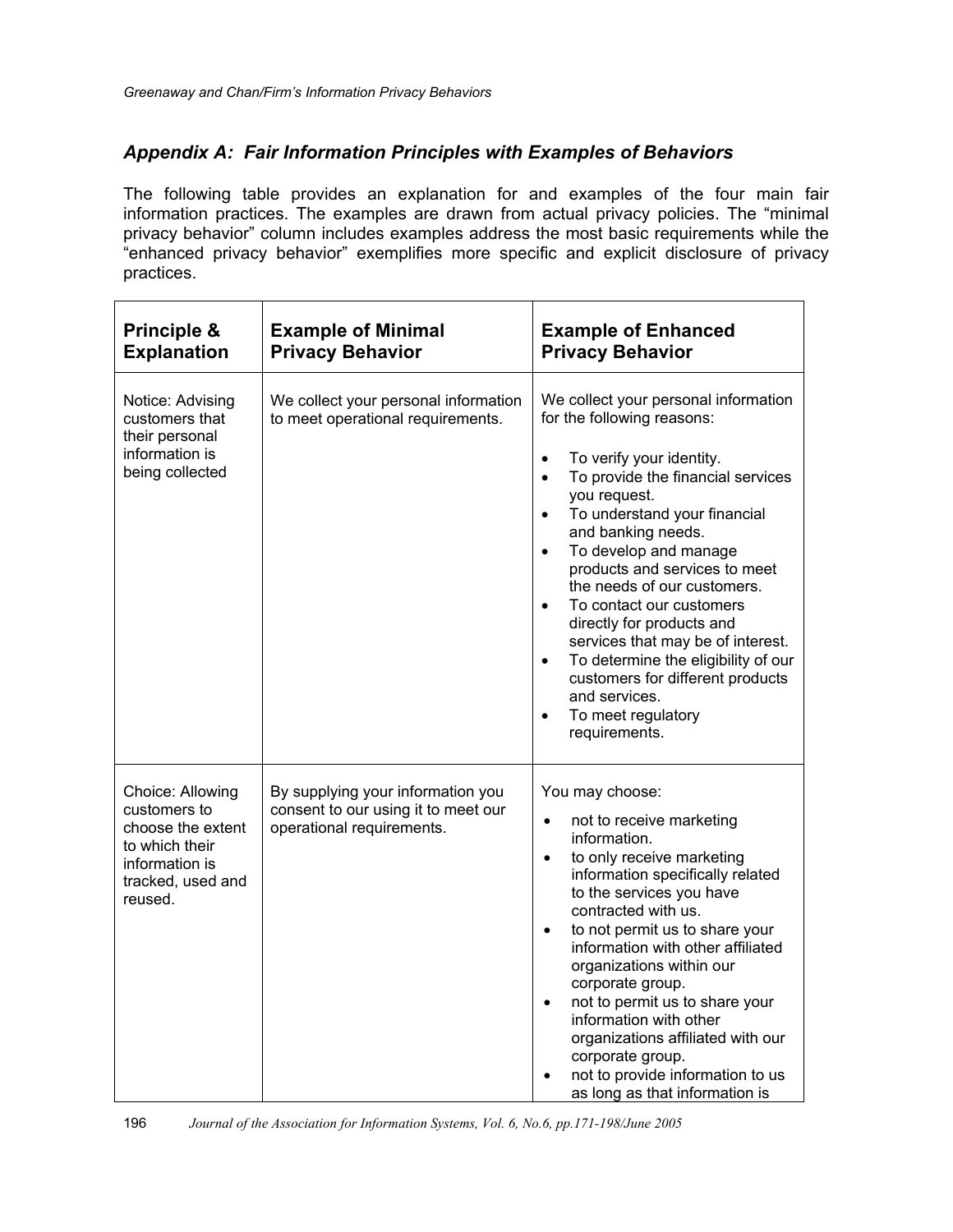|                                                                                                                  |                                      | not required by law.<br>not required to fulfill our contract<br>$\bullet$<br>for certain products or services.                                                                                                                                                                                                                                                                                                                                                                                                                                                                                                                                                                                                                                                                                                                                                                                                                                                                              |
|------------------------------------------------------------------------------------------------------------------|--------------------------------------|---------------------------------------------------------------------------------------------------------------------------------------------------------------------------------------------------------------------------------------------------------------------------------------------------------------------------------------------------------------------------------------------------------------------------------------------------------------------------------------------------------------------------------------------------------------------------------------------------------------------------------------------------------------------------------------------------------------------------------------------------------------------------------------------------------------------------------------------------------------------------------------------------------------------------------------------------------------------------------------------|
| <b>Access: Providing</b><br>customers with<br>access to their<br>personal files                                  | [No policy is provided.]             | Upon request and within 45 days,<br>we will provide for your review the<br>specific personal information we<br>have about you, what it is being<br>used for, and to whom it has been<br>disclosed.<br>You may bring to our attention<br>incorrect information in your<br>personal file which we will review<br>and amend as necessary.                                                                                                                                                                                                                                                                                                                                                                                                                                                                                                                                                                                                                                                      |
| Security:<br><b>Ensuring that</b><br>customers<br>information cannot<br>be accessed by<br>unauthorized<br>others | We treat your information with care. | We are committed to keeping your<br>personal information safe in order to<br>prevent its loss, theft, unauthorized<br>access, disclosure, duplication, use,<br>or modification.<br>Depending on the sensitivity of the<br>information, we will employ<br>appropriate security measures to<br>protect the information. The<br>measures may include, for example,<br>the physical security of offices and<br>data centers, and electronic security<br>measures such as passwords,<br>encryption, and personal<br>identification numbers.<br>We will use appropriate security<br>measures when disposing of your<br>personal information.<br>We will develop policies and<br>procedures for the protection of<br>personal information and employ the<br>most up to date information<br>protection technologies and<br>procedures to ensure ongoing<br>information security including<br>authentication, non-repudiation,<br>confidentiality and authorized<br>access, and integrity processes. |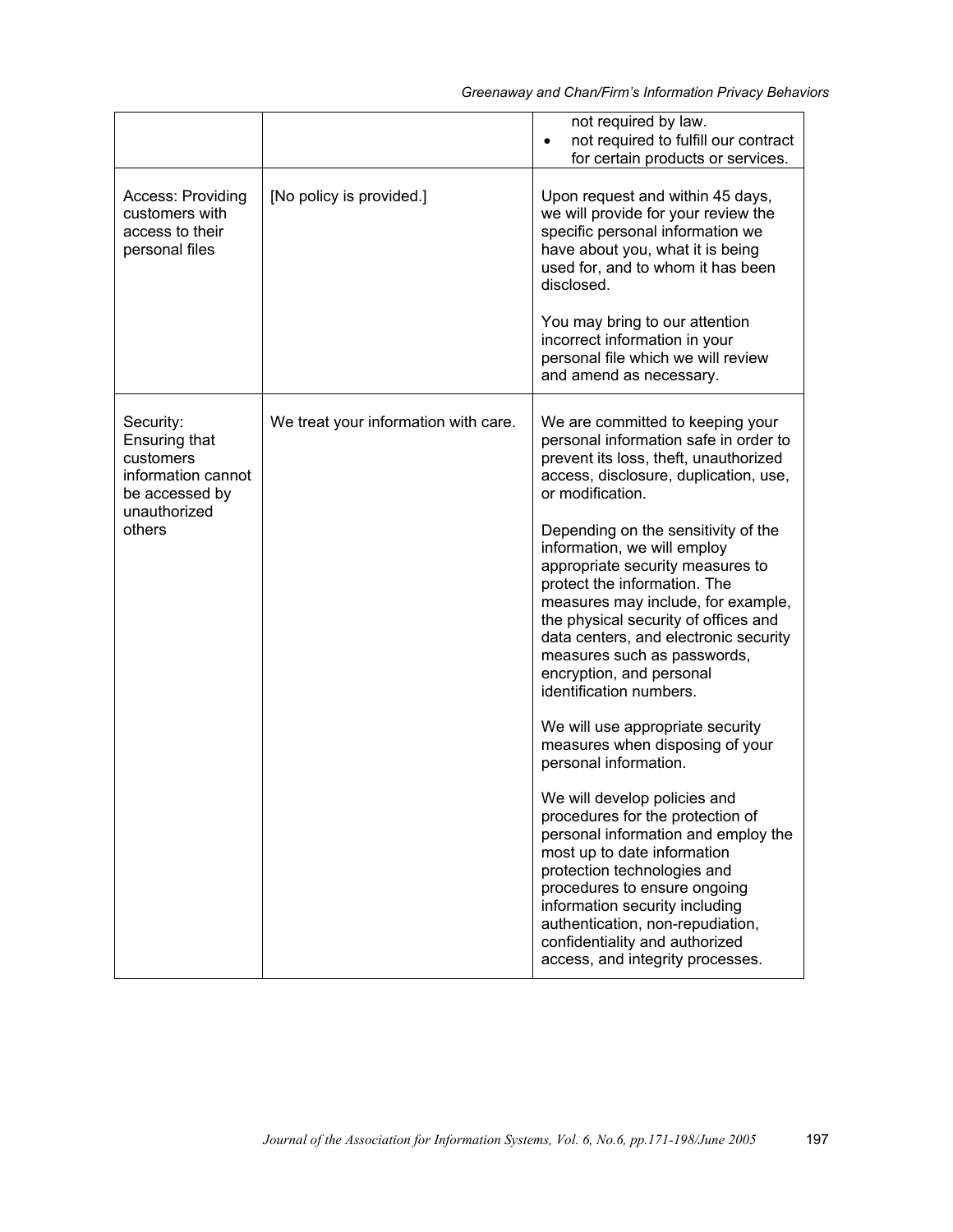**Yolande E. Chan** is Professor and E. Marie Shantz Research Fellow in MIS at Queen's University in Canada. She holds a Ph.D. from the University of Western Ontario, an M.Phil. in Management Studies from Oxford University, and S.M. and S.B. degrees in Electrical Engineering and Computer Science from MIT. Prior to joining Queen's, she worked with Andersen Consulting (now Accenture). Dr. Chan conducts research on information privacy, knowledge management, strategic alignment, and information systems performance. She has published her findings in journals such as *Information Systems Research*, *MIS Quarterly Executive, Journal of Management Information Systems, Journal of Strategic Information Systems, Information & Management*, *IEEE Transactions on Engineering Management, Communications of the AIS* and *The Academy of Management Executive.* Dr. Chan is a member of several journal editorial boards. She currently co-leads a \$2 million research project on surveillance and privacy issues.

**Kathleen E. Greenaway** is a Post-Doctoral Fellow with the Globalization of Personal Data Project at Queen's University in Canada. She holds a Ph.D. in Management and an M.P.A from Queen's University, an M.B.A. from the University of Western Ontario, and a B.A in Canadian Studies from the University of Alberta. Dr. Greenaway has twenty years experience as a manager and consultant in the private, public and non-profit sectors. Her research interests include information privacy, knowledge management, organizational IT efficacy and business ethics. Dr. Greenaway's research has been presented at the *Academy of Management*, the *Americas Conference on Information Systems,* the *American Marketing Association Conference on Marketing and Public Policy,* the *Information Resource Management Association,* and the *Administrative Sciences Association of Canada.* Her work has been published in the *Communications of the AIS* and the *International Journal of Management Reviews.*

Copyright © 2005 by the **Association for Information Systems**. Permission to make digital or hard copies of all or part of this work for personal or classroom use is granted without fee provided that copies are not made or distributed for profit or commercial advantage and that copies bear this notice and full citation on the first page. Copyright for components of this work owned by others than the Association for Information Systems must be honored. Abstracting with credit is permitted. To copy otherwise, to republish, to post on servers, or to redistribute to lists requires prior specific permission and/or fee. Request permission to publish from: AIS Administrative Office, PO Box 2712 Atlanta, GA, 30301-2712, Attn: Reprints, or via e-mail from **ais@aisnet.org**.